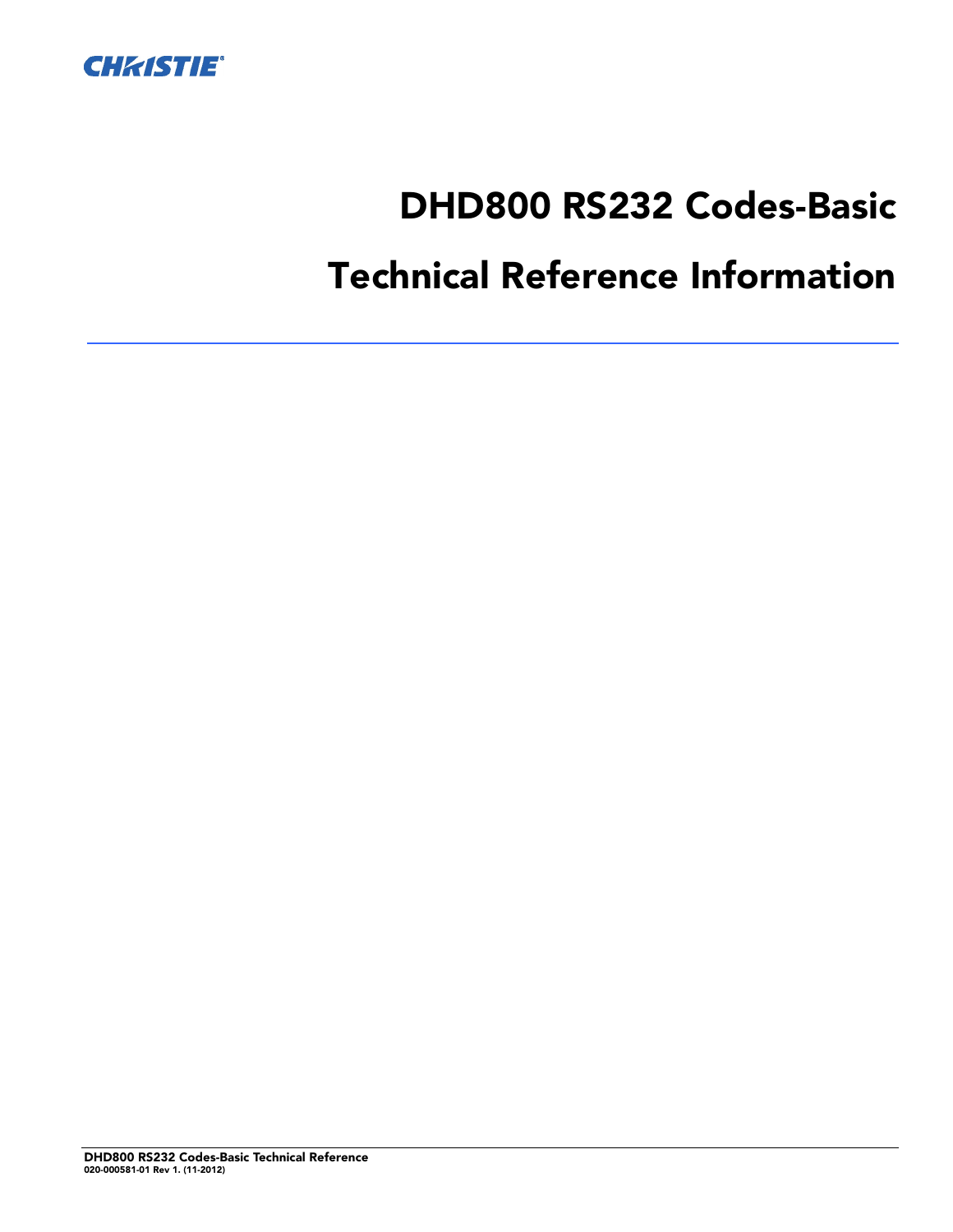# **BASIC SERIAL COMMAND FUNCTIONAL SPECIFICATIONS**

PDG-DHT8000L

Ver.1.00

SANYO Electric Co., Ltd DS Company Projector Business Division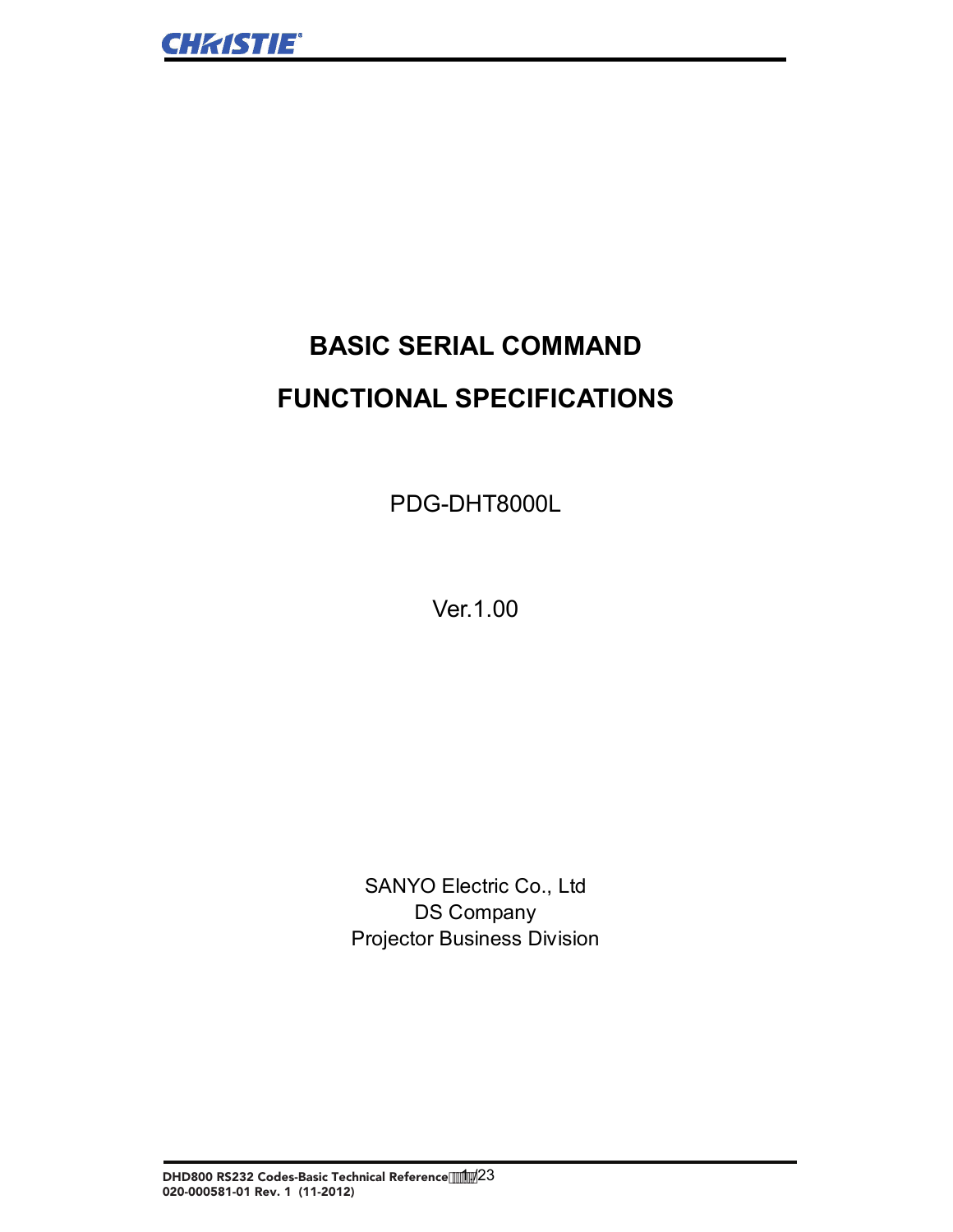

# Contents

| 1            |      |      |  |  |
|--------------|------|------|--|--|
| $\mathbf{2}$ |      |      |  |  |
|              | 2.1  |      |  |  |
|              | 2.2  |      |  |  |
| 3            |      |      |  |  |
| 4            |      |      |  |  |
| 5            |      |      |  |  |
| 6            |      |      |  |  |
|              | 6.1  |      |  |  |
|              | 6.2  |      |  |  |
|              | 6.3  |      |  |  |
|              | 6.4  |      |  |  |
|              | 6.5  |      |  |  |
|              | 6.6  |      |  |  |
|              | 6.7  |      |  |  |
|              | 6.8  |      |  |  |
|              | 6.9  |      |  |  |
|              | 6.10 |      |  |  |
|              | 6.11 |      |  |  |
|              | 6.12 |      |  |  |
|              |      | 6.13 |  |  |
|              | 6.14 |      |  |  |
|              | 6.15 |      |  |  |
|              | 6.16 |      |  |  |
|              | 6.17 |      |  |  |
|              | 6.18 |      |  |  |
|              |      | 6.19 |  |  |
|              | 6.20 |      |  |  |
|              |      | 6.21 |  |  |
|              |      | 6.22 |  |  |
|              |      | 6.23 |  |  |
|              |      | 6.24 |  |  |
|              |      | 6.25 |  |  |
|              |      | 6.26 |  |  |
|              |      | 6.27 |  |  |
|              |      | 6.28 |  |  |
|              |      | 6.29 |  |  |
|              | 6.30 |      |  |  |
|              | 6.31 |      |  |  |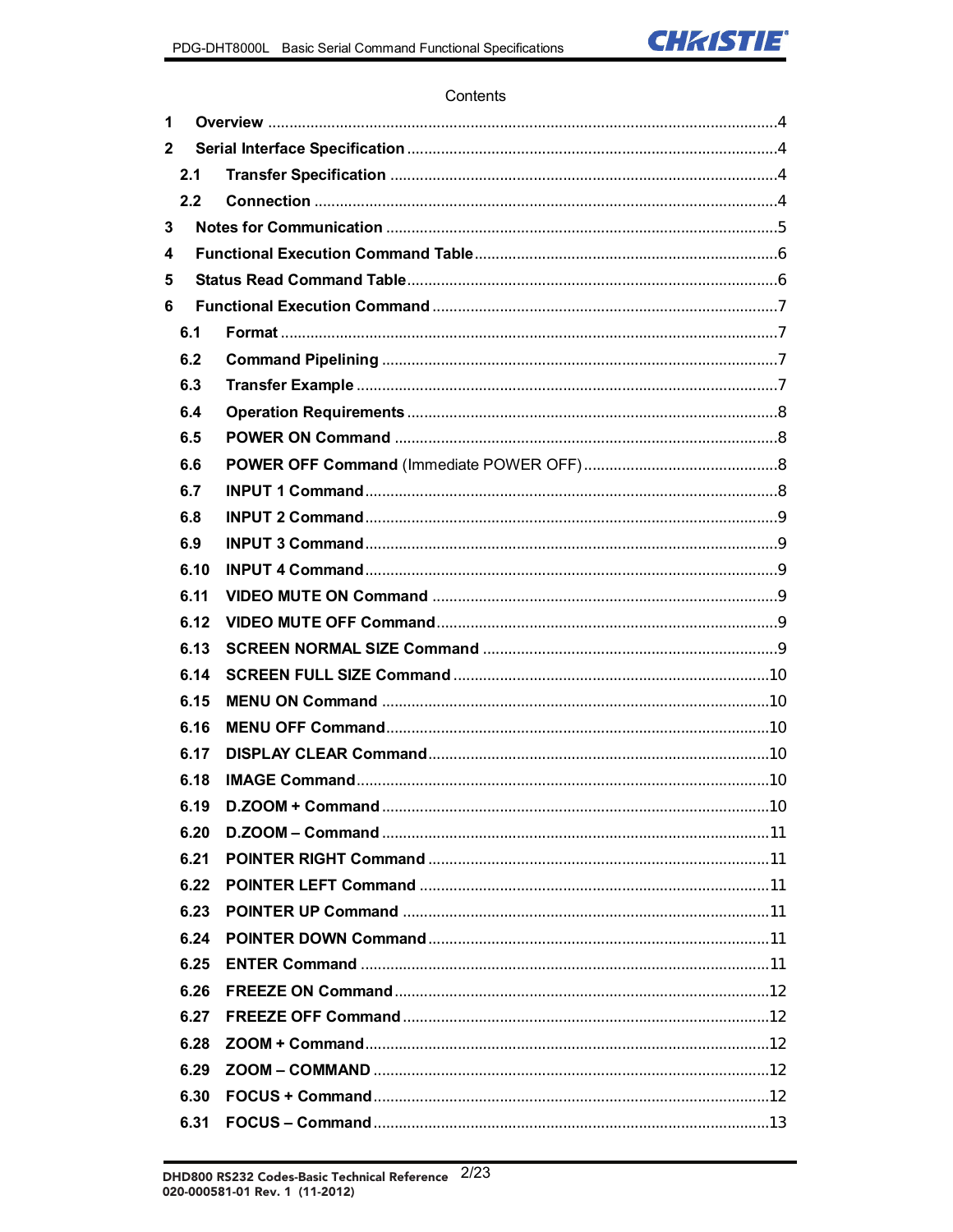

|   | 6.32 |                 |  |  |
|---|------|-----------------|--|--|
|   | 6.33 |                 |  |  |
|   | 6.34 |                 |  |  |
|   | 6.35 |                 |  |  |
|   | 6.36 |                 |  |  |
|   | 6.37 |                 |  |  |
|   | 6.38 | <b>KEYSTONE</b> |  |  |
|   | 6.39 | <b>KEYSTONE</b> |  |  |
|   | 6.40 | <b>KEYSTONE</b> |  |  |
|   | 6.41 | <b>KEYSTONE</b> |  |  |
| 7 |      |                 |  |  |
|   | 7.1  |                 |  |  |
|   | 7.2  |                 |  |  |
|   | 7.3  |                 |  |  |
|   | 7.4  |                 |  |  |
|   | 7.5  |                 |  |  |
|   | 7.6  |                 |  |  |
|   | 7.7  |                 |  |  |
|   | 7.8  |                 |  |  |
| 8 |      |                 |  |  |
|   | 8.1  |                 |  |  |
|   | 8.2  |                 |  |  |
|   | 8.3  |                 |  |  |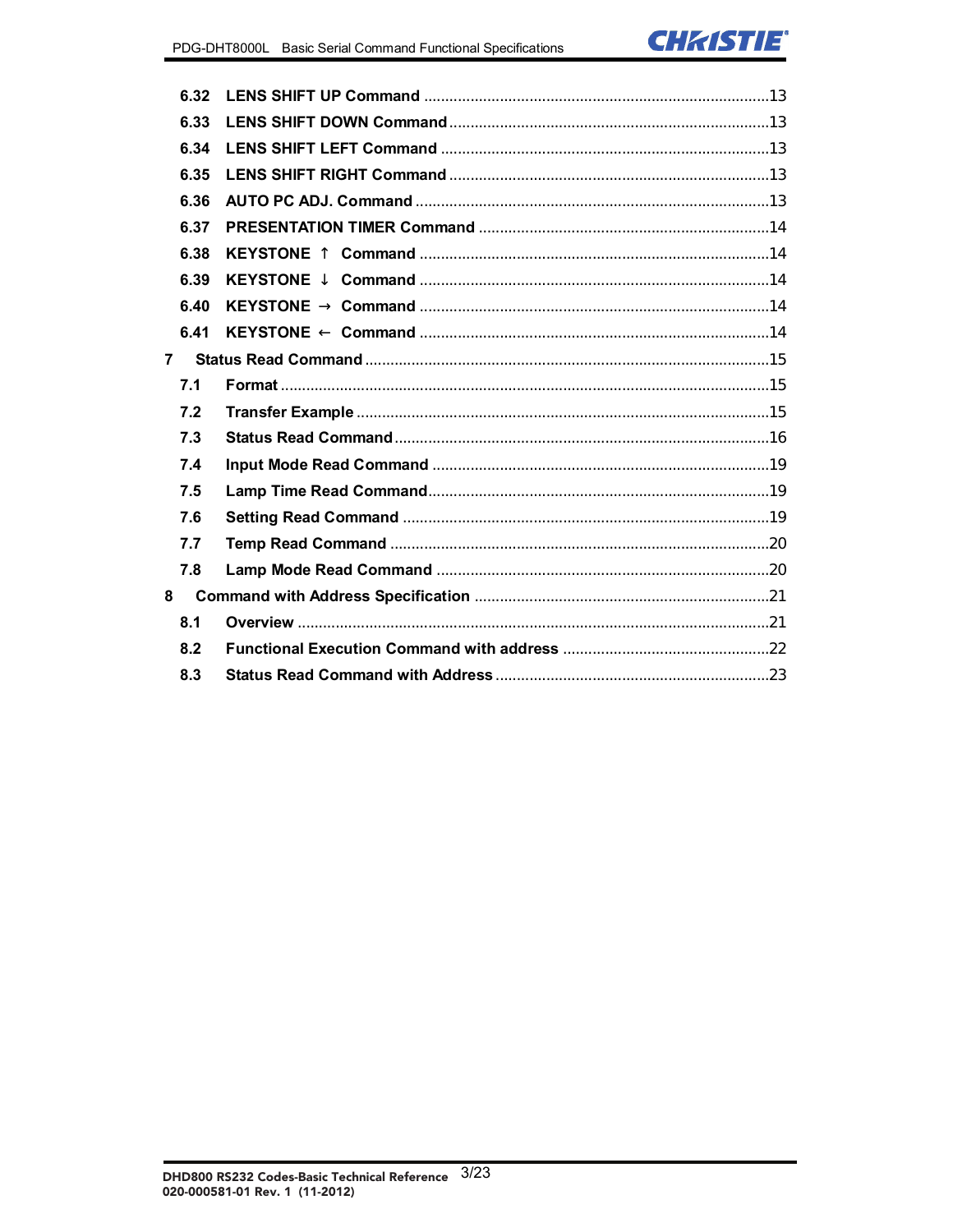

#### **1 Overview**

This specification defines projector control commands for the PDG-DHT8000L.

The projector control commands are designed to remote-control a projector through RS-232C from a computer.

Refer to [8. Command with Address Specification] when using commands with address.

#### **2 Serial Interface Specification**

#### **2.1 Transfer Specification**

| <b>Items</b>              | Specification |
|---------------------------|---------------|
| Synchronous system        | Asynchronous  |
| <b>Transmission Speed</b> | 9600 / 19200  |
| Data Length               | 8 bits        |
| Parity                    | None          |
| Stop Bit                  | 1             |
| <b>Flow Control</b>       | None          |

1) Transmission speed: initial setting value is 19200.

2) Transmission speed can be changed in Service Mode.

# **2.2 Connection**

Dedicated serial cables that come with a projector must be used for the connection to a computer and the projector.



Connect COM port of the computer to SERIAL PORT IN of the projector.

COM Port (COM1 or COM2) of a computer is specified by control software of the computer.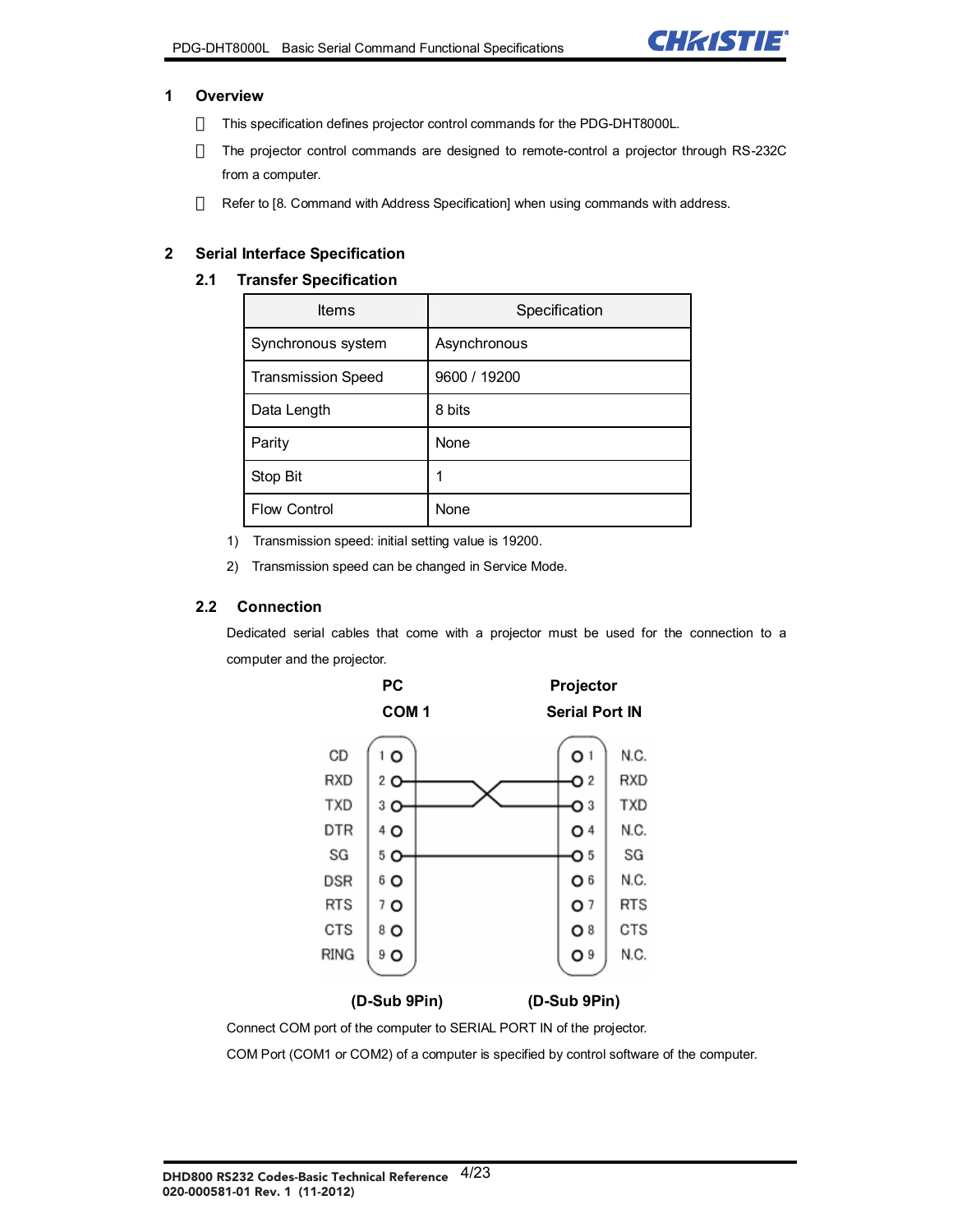

#### **3 Notes for Communication**

The projector command is defined one command per line that starts "C" and ends carriage return (0x0D).

When the projector receives the carriage return, it starts decoding.

・ There are two types of command, Functional Execution Commands and Status Read Commands.

Example of Functional Execution Command: "C05" [CR]

Example of Status Read Command: "CR0" [CR]

It clears the information of buffer in the following cases.

- When the projector receives LF (0x0A) or EOF (0x1A9).

- When it takes more than one second to receive a single command.

(Until receiving the carriage return after the reception of the first data.)

When pipelining control commands, allow interval time as below after the reception of response.

1) [ZOOM UP/DOWN] [FOCUS UP/DOWN] [LENS SHIF UP/DOWN/LEFT/

RIGHT] commands…100ms

2) Other commands…500ms

When pipelining Status Read command, allow at least 500ms of interval time after the response.

Do not issue any command before receiving the response except the case that there is no response for 5 seconds.

It takes about 7 seconds for internal initialization after plugging in AC. During this time, it cannot process command. Do not issue any commands.

For 7 seconds after starting POWER ON in the status of STANDBY, the projector returns "Acceptable" response, but it does not carry out the command. Status Read commands are carried out in 500 ms after the "Acceptable" response is returned.

About the behavior during Count Down and Cooling Down operation; in the period of the Count Down operation after Power ON or Cooling Down after Power OFF, "Acceptable" response is returned, but the command is not carried out except for Status Read command.

About the behavior during switching inputs; it takes 5 seconds to switch inputs after receiving the command. During this period, even if another command is received, it is not carried out although returning "Acceptable" response. However, Status Read commands are carried out in 500 ms after the "Acceptable" response is returned.

The length of the returned value for Status Read command in successful operation depends on the command.

The characters for commands must be in uppercase  $(A - Z)$ . Those in lowercase can not be used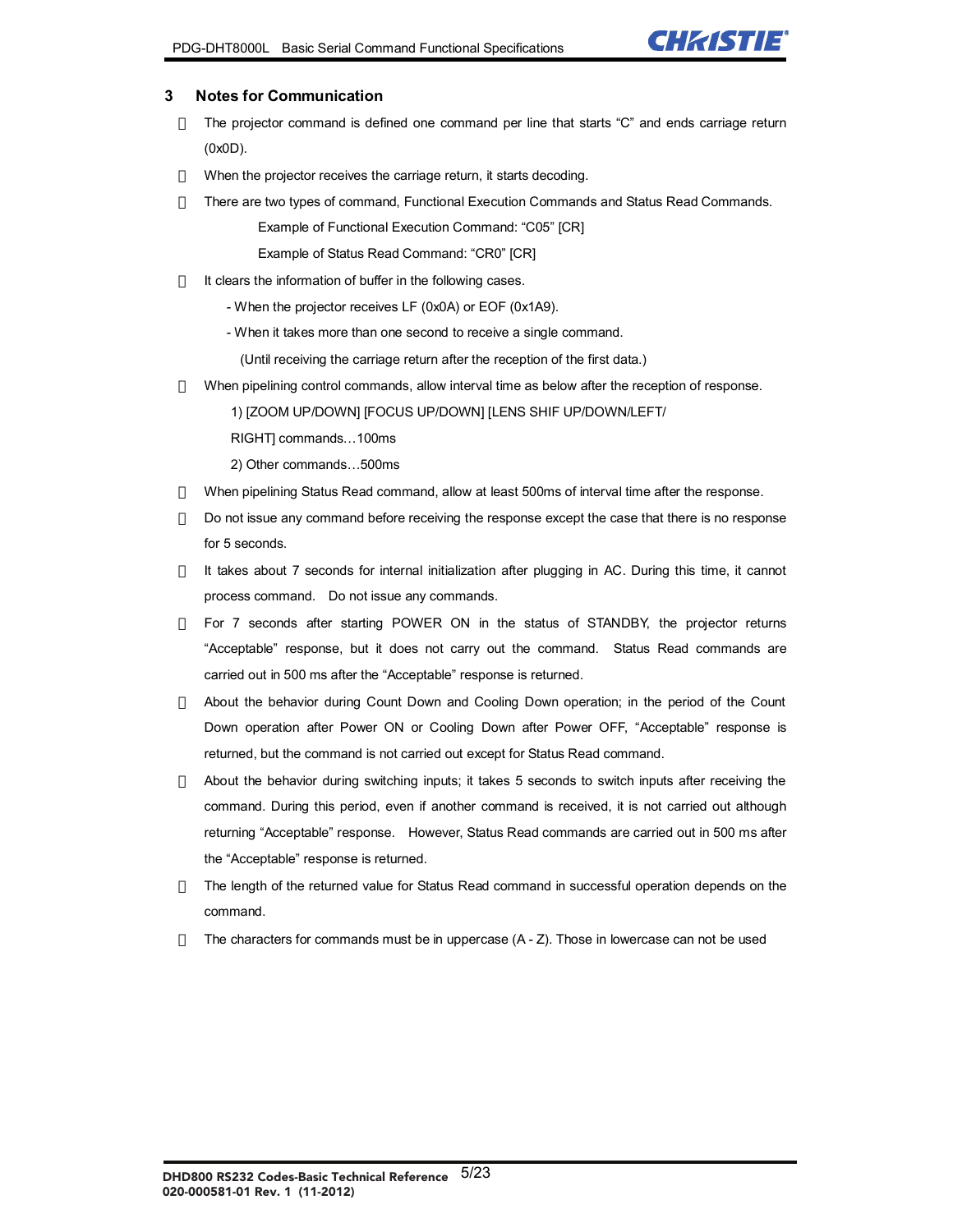

# **4 Functional Execution Command Table**

| Command          | Item                               | Command          | Item                    |
|------------------|------------------------------------|------------------|-------------------------|
| C <sub>00</sub>  | POWER ON                           | C43              | <b>FREEZE ON</b>        |
| C <sub>01</sub>  | POWER OFF<br>(Immediate POWER OFF) | C44              | <b>FREEZE OFF</b>       |
| C <sub>05</sub>  | <b>INPUT1</b>                      | C46              | ZOOM-                   |
| C <sub>06</sub>  | INPUT <sub>2</sub>                 | C47              | $200M +$                |
| C07              | <b>INPUT3</b>                      | C <sub>4</sub> A | FOUCS -                 |
| C <sub>08</sub>  | <b>INPUT4</b>                      | CAB              | FOUCS +                 |
| C <sub>0</sub> D | <b>VIDEO MUTE ON</b>               | C <sub>5</sub> D | <b>LENS SHIFT UP</b>    |
| <b>C0E</b>       | <b>VIDEO MUTE OFF</b>              | C <sub>5</sub> E | <b>LENS SHIFT DOWN</b>  |
| C <sub>OF</sub>  | <b>SCREEN NORMAL SIZE</b>          | C <sub>5F</sub>  | <b>LENS SHIFT LEFT</b>  |
| C10              | <b>SCREEN FULL SIZE</b>            | C60              | <b>LENS SHIFT RIGHT</b> |
| C <sub>1</sub> C | <b>MENU ON</b>                     | C89              | AUTO PC ADJ.            |
| C <sub>1</sub> D | <b>MENU OFF</b>                    | C8A              | PRESENTATION TIMER      |
| C <sub>1</sub> E | <b>DISPLAY CLEAR</b>               | C8E              | KEYSTONE 1              |
| C <sub>27</sub>  | <b>IMAGE</b>                       | C8F              | <b>KEYSTONE</b> I       |
| C <sub>30</sub>  | $D.ZOOM +$                         | C90              | KEYSTONE $\rightarrow$  |
| C31              | D.ZOOM -                           | C91              | $KEYSTONE \leftarrow$   |
| C <sub>3</sub> A | POINTER RIGHT                      |                  |                         |
| C <sub>3</sub> B | POINTER LEFT                       |                  |                         |
| C <sub>3</sub> C | POINITER UP                        |                  |                         |
| C <sub>3</sub> D | POINITER DOWN                      |                  |                         |
| C <sub>3</sub> F | <b>ENTER</b>                       |                  |                         |

# **5 Status Read Command Table**

| Command         | Item                |
|-----------------|---------------------|
| CR <sub>0</sub> | <b>Status Read</b>  |
| CR <sub>1</sub> | Input Mode Read     |
| CR <sub>3</sub> | Lamp Time Read      |
| CR4             | <b>Setting Read</b> |
| CR <sub>6</sub> | Temp. Read          |
| CR7             | Lamp Mode Read      |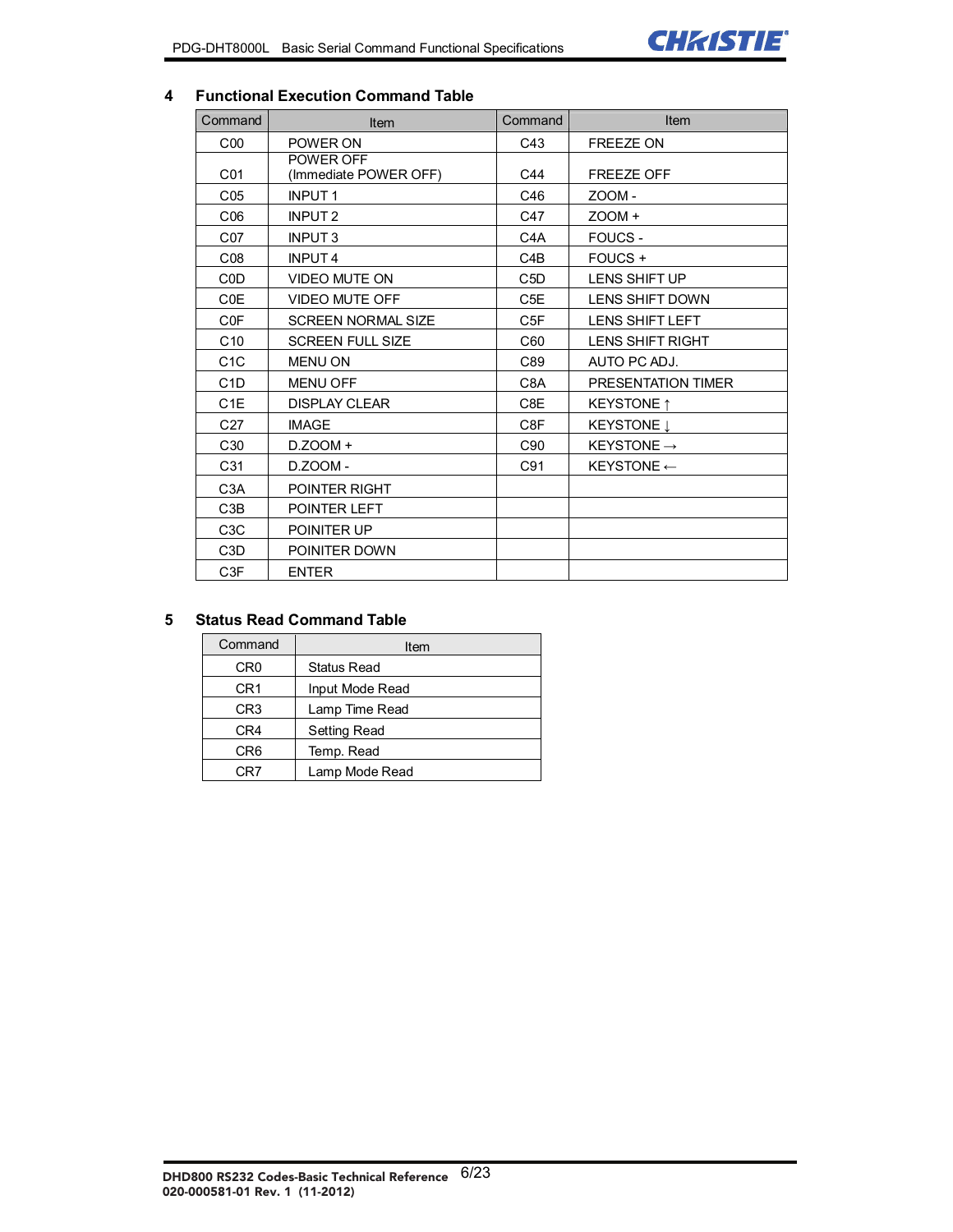

#### **6 Functional Execution Command**

# **6.1 Format**

1) PC issues a command in the format below:

#### **"C" Command [CR]**

Command: two characters (Refer to Functional Execution Command Table)

2) A projector decodes the received data and returns the result after getting ready to receive another command.

**[ACK] [CR]**: (0x06, 0x0D) When the projector has received Functional Execution Commands.

**"?" [CR]**: When the received data cannot be decoded

# **6.2 Command Pipelining**

Functions which need command pipelining follow the rule below.

- Sender system issues any command every 100ms.
- When receiving the applicable command, the function is executed for 120ms from the moment.

- When receiving the same command in succession within 120ms, the function is executed for another 120ms from the moment.

- When there is no incoming command after 120ms, the execution of pipelining is stopped.

- When the projector receives incoming other command within 120ms, the execution of pipelining is stopped.

# **6.3 Transfer Example**

Changing input to INPUT3 with Basic Command.

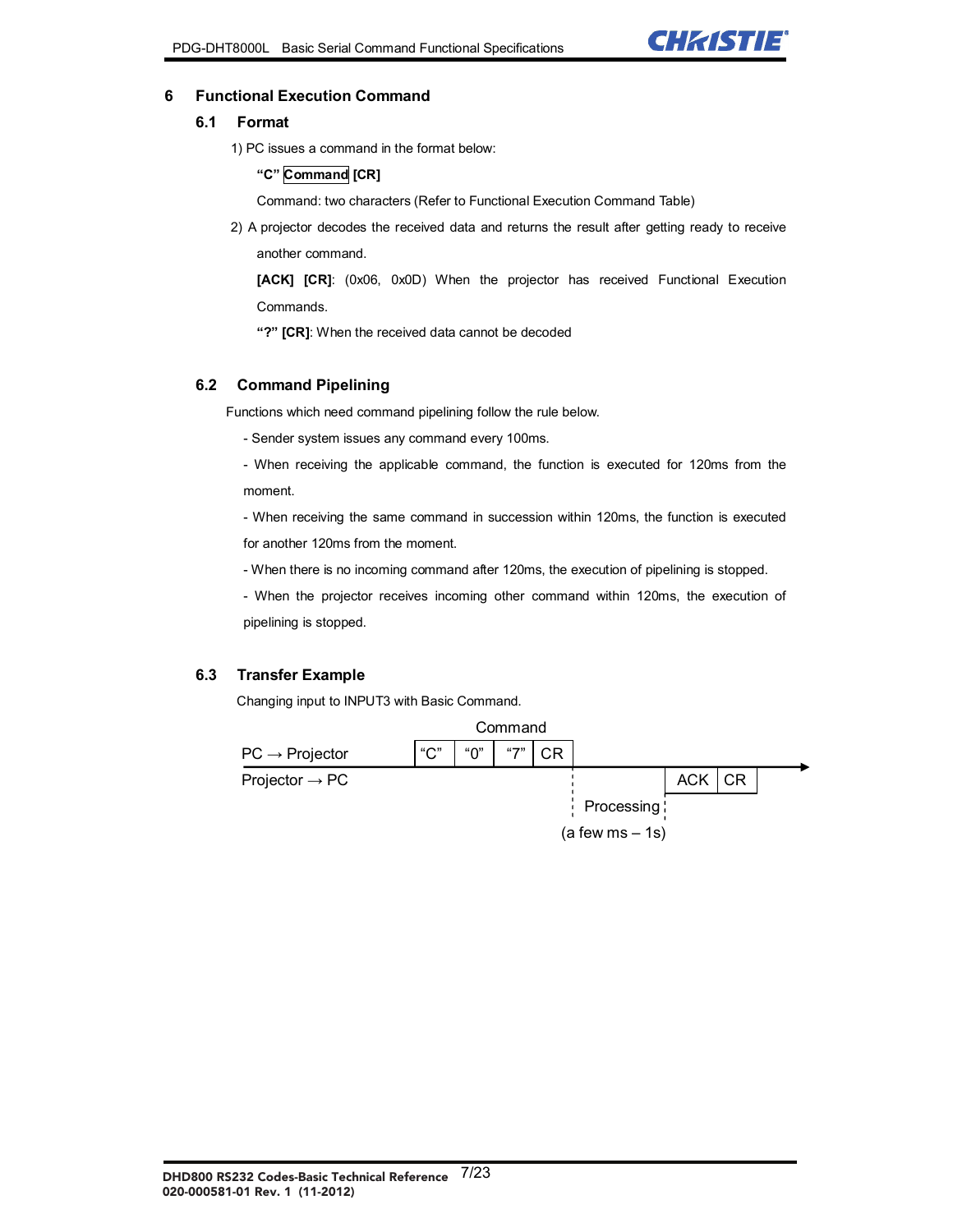

#### **6.4 Operation Requirements**

When the projector is in the status below, Functional Execution Commands are limited.

(Status Read Commands are available in following status)

| <b>Projector Status</b>                                | Available Functional Execution Commands      |
|--------------------------------------------------------|----------------------------------------------|
| In Standby status                                      | C <sub>0</sub> : POWER ON                    |
| Count Down in process                                  | C00: POWER ON (Countdown is terminated)      |
| Cooling Down in process                                | NONE (No Execution)                          |
| Cooling Down in process due to abnormal<br>temperature | NONE (No Execution)                          |
| In Abnormal Temperature                                | NONE (No Execution)                          |
| In Abnormal Power Status                               | NONE (No Execution)                          |
| On switching modes                                     | NONE (No Execution)                          |
| Power Saving Cooling Down in process                   | NONE (No Execution)                          |
| In Power Saving status                                 | C <sub>00</sub> : POWER ON<br>C01: POWER OFF |

Note) In the above status, it returns **[ACK] [CR]** even if the projector receives other commands,

# **6.5 POWER ON Command**

| <b>COMMAND</b> | "C00" [CR]                                                                                                                                                 |            |  |
|----------------|------------------------------------------------------------------------------------------------------------------------------------------------------------|------------|--|
| Detail         | Power ON<br>When already Power is ON, no operation starts.<br>When sending this command during Count Down in process, Count Down<br>process is terminated. |            |  |
| Response       | Acceptable                                                                                                                                                 | [ACK] [CR] |  |
|                | Unacceptable                                                                                                                                               | "?" $ CR $ |  |

# **6.6 POWER OFF Command** (Immediate POWER OFF)

| <b>COMMAND</b> | "C01" [CR]                                                                                                                                                                                             |            |  |
|----------------|--------------------------------------------------------------------------------------------------------------------------------------------------------------------------------------------------------|------------|--|
| Detail         | Power OFF (Standby)<br>When Power is turned OFF with ON/STAND-BY button of the projector and<br>remote control, "Power OFF" is displayed. In contrast, this command executes<br>immediately Power OFF. |            |  |
| Response       | Acceptable                                                                                                                                                                                             | [ACK] [CR] |  |
|                | Unacceptable                                                                                                                                                                                           | "?" $ICRI$ |  |

# **6.7 INPUT 1 Command**

| <b>COMMAND</b> | "C05" [CR]                                                                              |            |  |
|----------------|-----------------------------------------------------------------------------------------|------------|--|
| Detail         | Select Input 1<br>Note) When there is no board inserted to lnput 1, it is not executed. |            |  |
| Response       | Acceptable                                                                              | [ACK] [CR] |  |
|                | Unacceptable                                                                            | "?" $ICRI$ |  |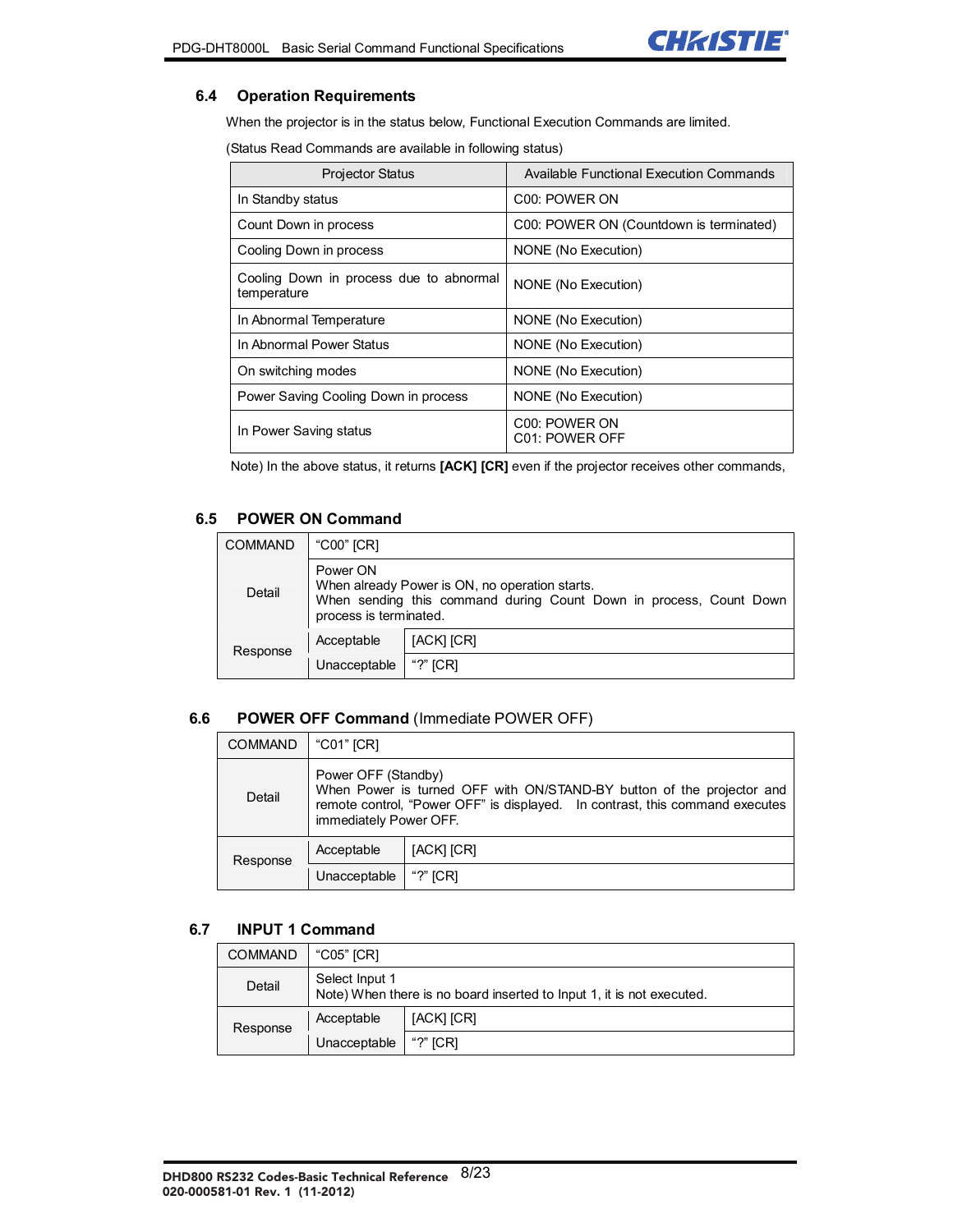

# **6.8 INPUT 2 Command**

| <b>COMMAND</b> | "C06" [CR]                                                                              |            |  |
|----------------|-----------------------------------------------------------------------------------------|------------|--|
| Detail         | Select Input 2<br>Note) When there is no board inserted to Input 2, it is not executed. |            |  |
| Response       | Acceptable                                                                              | [ACK] [CR] |  |
|                | Unacceptable                                                                            | "?" $ICRI$ |  |

#### **6.9 INPUT 3 Command**

| <b>COMMAND</b> | "C07" [CR]                                                                              |            |  |
|----------------|-----------------------------------------------------------------------------------------|------------|--|
| Detail         | Select Input 3<br>Note) When there is no board inserted to lnput 3, it is not executed. |            |  |
| Response       | Acceptable                                                                              | [ACK] [CR] |  |
|                | Unacceptable                                                                            | "?" $[CR]$ |  |

#### **6.10 INPUT 4 Command**

| <b>COMMAND</b> | "C08" [CR]                                                                              |                |  |
|----------------|-----------------------------------------------------------------------------------------|----------------|--|
| Detail         | Select Input 4<br>Note) When there is no board inserted to lnput 4, it is not executed. |                |  |
| Response       | Acceptable                                                                              | [ACK] [CR]     |  |
|                | Unacceptable                                                                            | " $?$ " $ICRI$ |  |

# **6.11 VIDEO MUTE ON Command**

| <b>COMMAND</b> | "COD" [CR]                                                                                                                                                |            |
|----------------|-----------------------------------------------------------------------------------------------------------------------------------------------------------|------------|
| Detail         | Video Mute ON<br>This command works the same way as "SHUTTER" button of the remote control,<br>but it works only for Shutter Open, not for Shutter Close. |            |
| Response       | Acceptable                                                                                                                                                | [ACK] [CR] |
|                | Unacceptable                                                                                                                                              | "?" $ICRI$ |

# **6.12 VIDEO MUTE OFF Command**

| <b>COMMAND</b> | "C0E" [CR]                                                                                                                                             |            |
|----------------|--------------------------------------------------------------------------------------------------------------------------------------------------------|------------|
| Detail         | Video Mute OFF<br>This command works the same way as "SHUTTER" button of remote control, but<br>it works only for Shutter Close, not for Shutter Open. |            |
| Response       | Acceptable                                                                                                                                             | [ACK] [CR] |
|                | Unacceptable                                                                                                                                           | "?" $ICRI$ |

# **6.13 SCREEN NORMAL SIZE Command**

| <b>COMMAND</b> | "C0F" [CR]                |            |
|----------------|---------------------------|------------|
| Detail         | Set screen mode to Normal |            |
| Response       | Acceptable                | [ACK] [CR] |
|                | Unacceptable              | "?" $ICRI$ |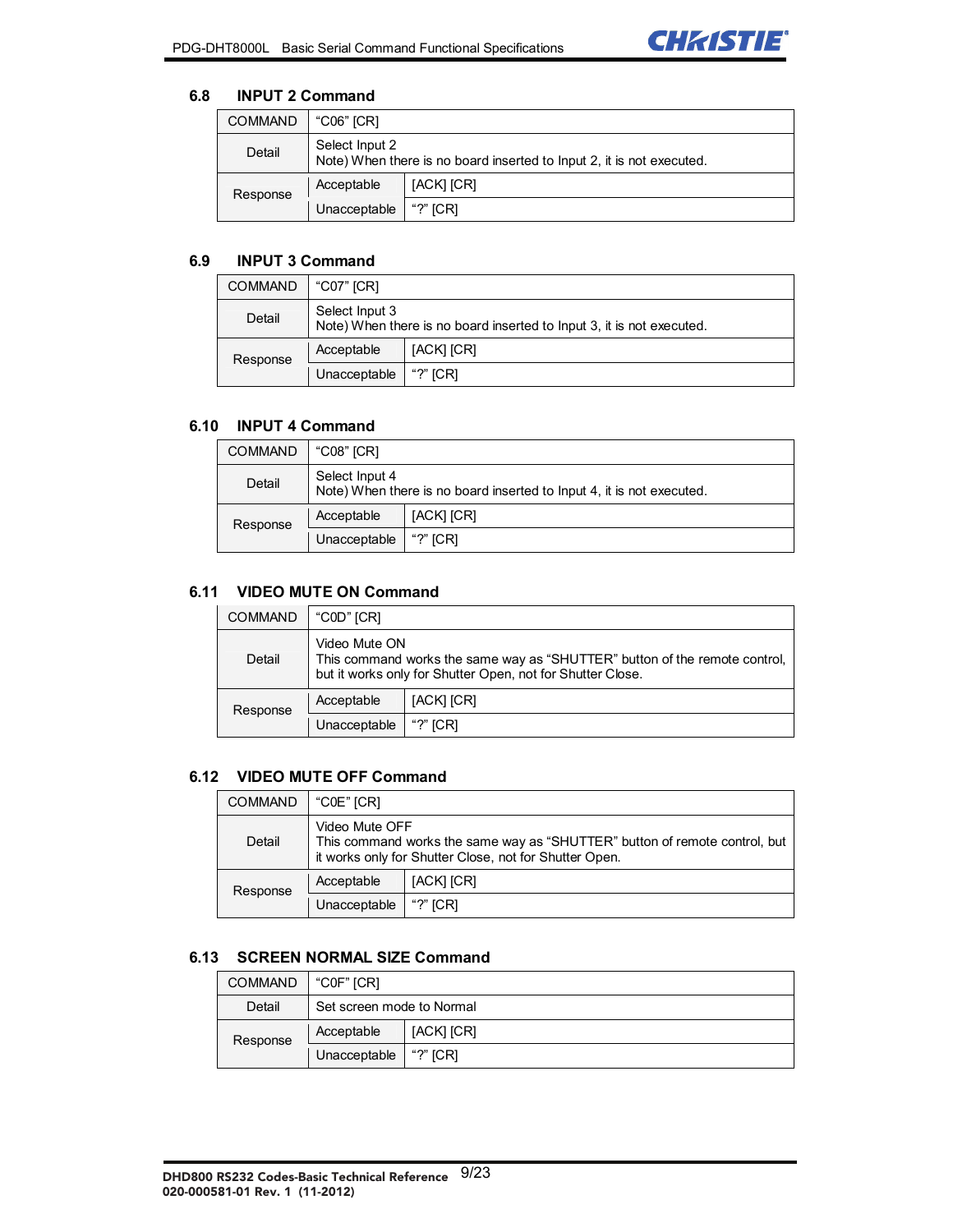

# **6.14 SCREEN FULL SIZE Command**

| <b>COMMAND</b> | "C10" [CR]              |            |
|----------------|-------------------------|------------|
| Detail         | Set screen mode to Full |            |
| Response       | Acceptable              | [ACK] [CR] |
|                | Unacceptable            | "?" $[CR]$ |

# **6.15 MENU ON Command**

| <b>COMMAND</b> | "C1C" [CR]                        |            |
|----------------|-----------------------------------|------------|
| Detail         | Display Menu of On Screen Display |            |
| Response       | Acceptable                        | [ACK] [CR] |
|                | Unacceptable                      | "?" $ICRI$ |

# **6.16 MENU OFF Command**

| <b>COMMAND</b> | "C1D" [CR]   |                                 |
|----------------|--------------|---------------------------------|
| Detail         |              | Clear Menu of On Screen Display |
| Response       | Acceptable   | [ACK] [CR]                      |
|                | Unacceptable | "?" $ICRI$                      |

# **6.17 DISPLAY CLEAR Command**

| <b>COMMAND</b> | "C1E" [CR]                                                          |            |
|----------------|---------------------------------------------------------------------|------------|
| Detail         | Clear On Screen Display<br>Clear On Screen Display unconditionally. |            |
| Response       | Acceptable                                                          | [ACK] [CR] |
|                | Unacceptable                                                        | "?" $[CR]$ |

# **6.18 IMAGE Command**

| <b>COMMAND</b> | "C27" [CR]                                                                                                                                          |            |
|----------------|-----------------------------------------------------------------------------------------------------------------------------------------------------|------------|
| Detail         | Switch Image setting.<br>In the case of the projector and remote control possessing an "IMAGE" button,<br>this command work as an "IMAGE" function. |            |
| Response       | Acceptable                                                                                                                                          | [ACK] [CR] |
|                | Unacceptable                                                                                                                                        | "?" $[CR]$ |

# **6.19 D.ZOOM + Command**

| <b>COMMAND</b> | "C30" [CR]                                                                                                              |            |
|----------------|-------------------------------------------------------------------------------------------------------------------------|------------|
| Detail         | Enter Digital Zoom mode and expand image size.<br>This command works the same way as "D.zoom" button of remote control. |            |
| Response       | Acceptable                                                                                                              | [ACK] [CR] |
|                | Unacceptable                                                                                                            | "?" $ICRI$ |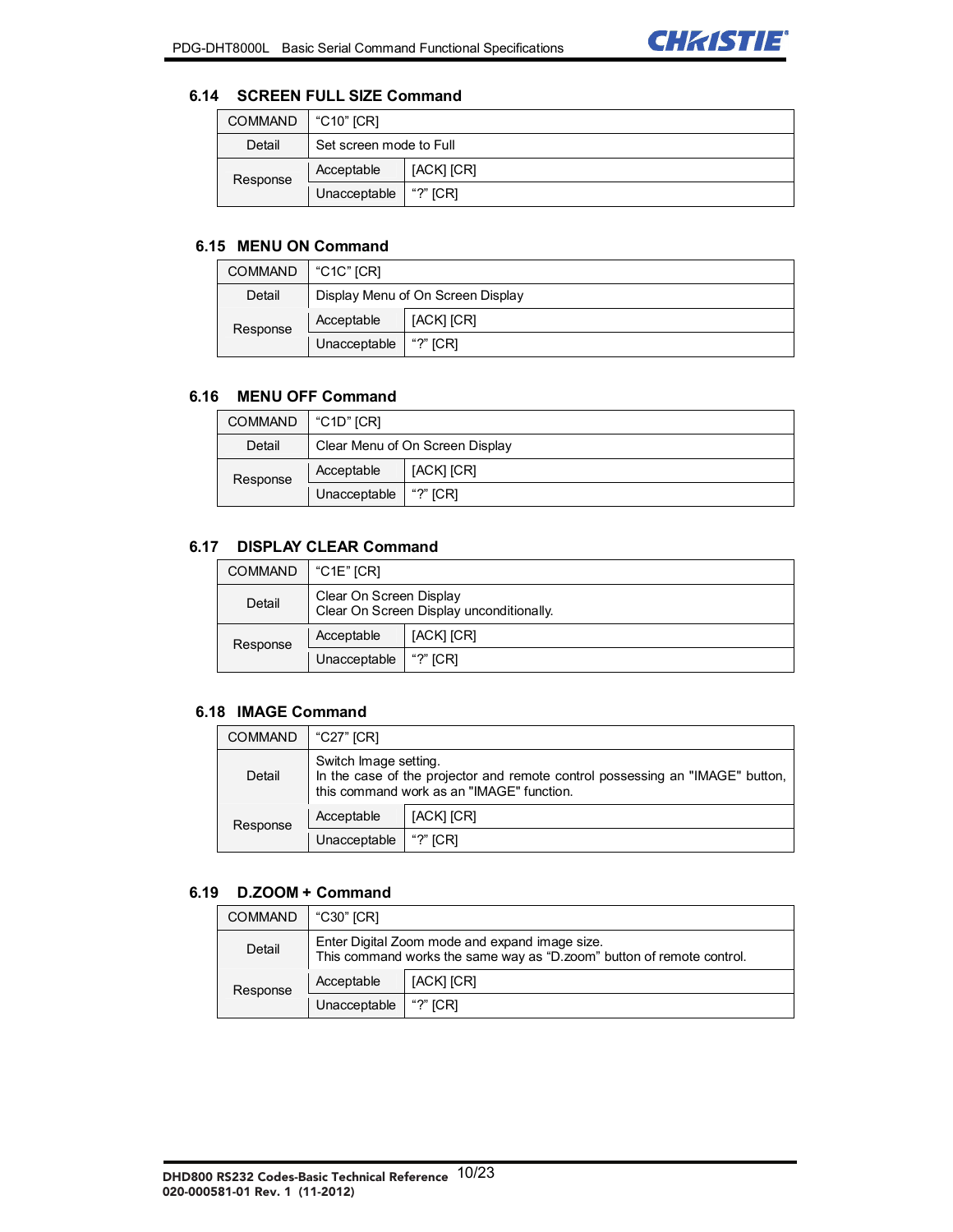

# **6.20 D.ZOOM – Command**

| <b>COMMAND</b> | "C31" [CR]                                                                                                                |            |
|----------------|---------------------------------------------------------------------------------------------------------------------------|------------|
| Detail         | Enter Digital Zoom mode and compress image size.<br>This command works the same way as "D.zoom" button of remote control. |            |
| Response       | Acceptable                                                                                                                | [ACK] [CR] |
|                | Unacceptable                                                                                                              | "?" ICRI   |

# **6.21 POINTER RIGHT Command**

| <b>COMMAND</b> | "C3A" [CR]                                                                                                                                                         |            |
|----------------|--------------------------------------------------------------------------------------------------------------------------------------------------------------------|------------|
| Detail         | Move Pointer of On Screen Display Menu to the right<br>This command works the same way as " $\blacktriangleright$ " button of the projector and remote<br>control. |            |
| Response       | Acceptable                                                                                                                                                         | [ACK] [CR] |
|                | Unacceptable                                                                                                                                                       | "?" $ICRI$ |

# **6.22 POINTER LEFT Command**

| <b>COMMAND</b> | "C3B" [CR]                                                                                                                                                       |            |
|----------------|------------------------------------------------------------------------------------------------------------------------------------------------------------------|------------|
| Detail         | Move Pointer of On Screen Display Menu to the left<br>This command works the same way as " $\blacktriangleleft$ " button of the projector and remote<br>control. |            |
| Response       | Acceptable                                                                                                                                                       | [ACK] [CR] |
|                | Unacceptable                                                                                                                                                     | "?" $ICRI$ |

# **6.23 POINTER UP Command**

| <b>COMMAND</b> | "C3C" [CR]                                                                                                                              |            |
|----------------|-----------------------------------------------------------------------------------------------------------------------------------------|------------|
| Detail         | Move Pointer of On Screen Display Menu upward.<br>This command works the same way as "A" button of the projector and remote<br>control. |            |
| Response       | Acceptable                                                                                                                              | [ACK] [CR] |
|                | Unacceptable                                                                                                                            | "?" $ICRI$ |

#### **6.24 POINTER DOWN Command**

| <b>COMMAND</b> | "C3D" [CR]                                                                                                                                         |            |
|----------------|----------------------------------------------------------------------------------------------------------------------------------------------------|------------|
| Detail         | Move Pointer of On Screen Display Menu downward.<br>This command works the same way as " $\nabla$ " button of the projector and remote<br>control. |            |
| Response       | Acceptable                                                                                                                                         | [ACK] [CR] |
|                | Unacceptable                                                                                                                                       | "?" [CR]   |

#### **6.25 ENTER Command**

| <b>COMMAND</b> | "C3F" [CR]                                                                                 |            |
|----------------|--------------------------------------------------------------------------------------------|------------|
| Detail         | This command works the same way as "SELECT" button of the projector and<br>remote control. |            |
| Response       | Acceptable                                                                                 | [ACK] [CR] |
|                | Unacceptable                                                                               | "?" $ICRI$ |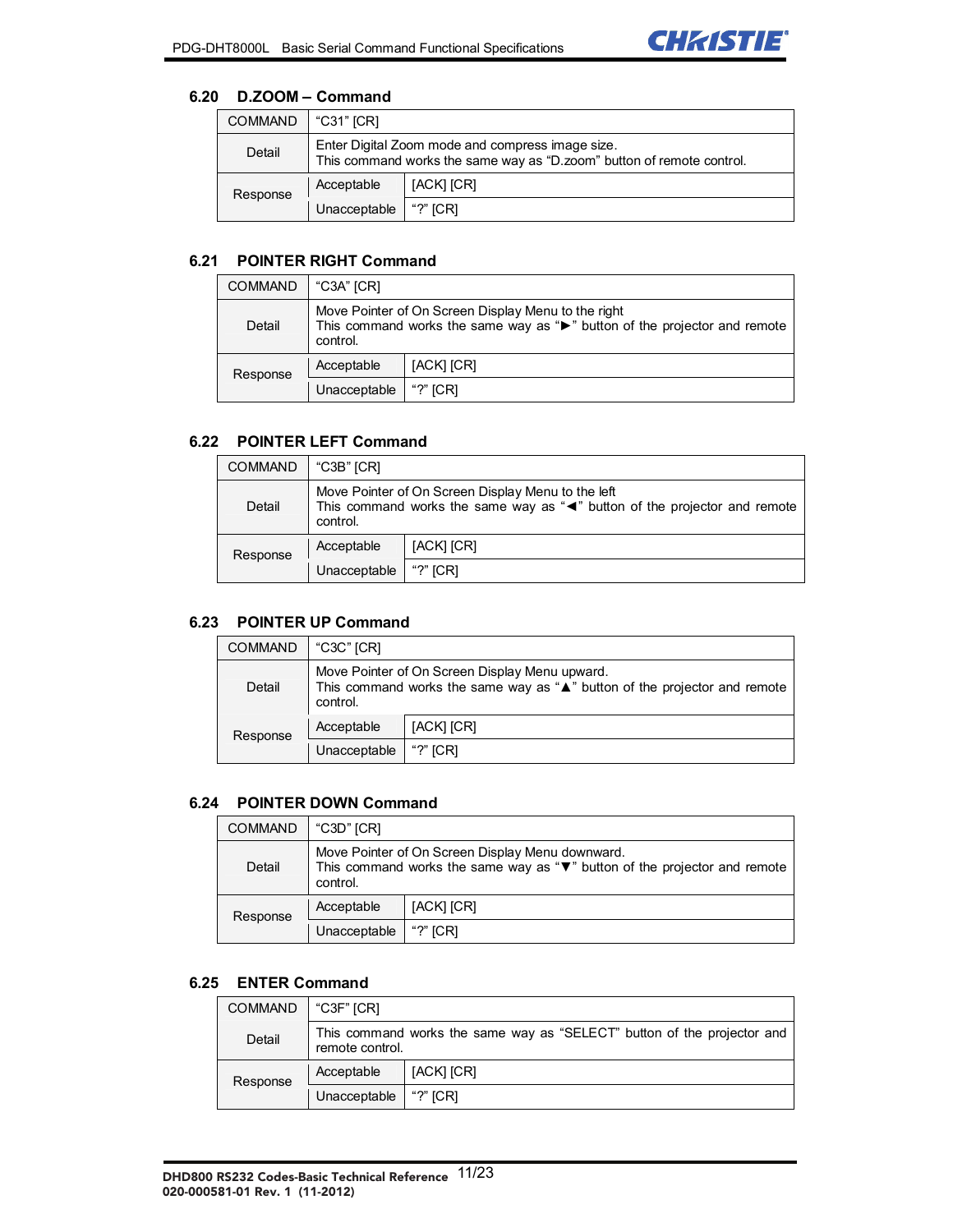

# **6.26 FREEZE ON Command**

| <b>COMMAND</b> | "C43" [CR]                                                                                                                                                             |            |
|----------------|------------------------------------------------------------------------------------------------------------------------------------------------------------------------|------------|
| Detail         | Freeze on-screen picture<br>This command works the same way as "FREEZE" button of the remote control,<br>but it works only for turning on, not for turning off Freeze. |            |
| Response       | Acceptable                                                                                                                                                             | [ACK] [CR] |
|                | Unacceptable                                                                                                                                                           | "?" $ICRI$ |

#### **6.27 FREEZE OFF Command**

| <b>COMMAND</b> | "C44" [CR]                                                                                                                                                           |            |
|----------------|----------------------------------------------------------------------------------------------------------------------------------------------------------------------|------------|
| Detail         | Cancel Freeze function<br>This command works the same way as "FREEZE" button of the remote control,<br>but it works only for turning off, not for turning on Freeze. |            |
| Response       | Acceptable                                                                                                                                                           | [ACK] [CR] |
|                | Unacceptable                                                                                                                                                         | "?" $ICRI$ |

# **6.28 ZOOM + Command**

| <b>COMMAND</b> | "C47" [CR]                                                                                                                             |            |
|----------------|----------------------------------------------------------------------------------------------------------------------------------------|------------|
| Detail         | Make screen image larger<br>This command works the same way as " $ZOOM\blacktriangle$ " button of the projector and<br>remote control. |            |
| Response       | Acceptable                                                                                                                             | [ACK] [CR] |
|                | Unacceptable                                                                                                                           | "?" [CR]   |

#### **6.29 ZOOM – COMMAND**

| <b>COMMAND</b> | "C46" [CR]                                                                                                                                 |            |
|----------------|--------------------------------------------------------------------------------------------------------------------------------------------|------------|
| Detail         | Make screen image smaller<br>This command works the same as " $200M$ $\blacktriangledown$ " button of the projector and remote<br>control. |            |
| Response       | Acceptable                                                                                                                                 | [ACK] [CR] |
|                | Unacceptable                                                                                                                               | "?" $ICRI$ |

#### **6.30 FOCUS + Command**

| <b>COMMAND</b> | $"C4B"$ $ CR$                                                                                                                                                                                                                    |            |
|----------------|----------------------------------------------------------------------------------------------------------------------------------------------------------------------------------------------------------------------------------|------------|
| Detail         | Adjust focus of screen image (sharp and clear) with a long-focal-length $($ )<br>(The lens direction is backward)<br>This command works the same way as "FOCUS $\blacktriangle$ " button of the projector and<br>remote control. |            |
| Response       | Acceptable                                                                                                                                                                                                                       | [ACK] [CR] |
|                | Unacceptable                                                                                                                                                                                                                     | "?" $ICRI$ |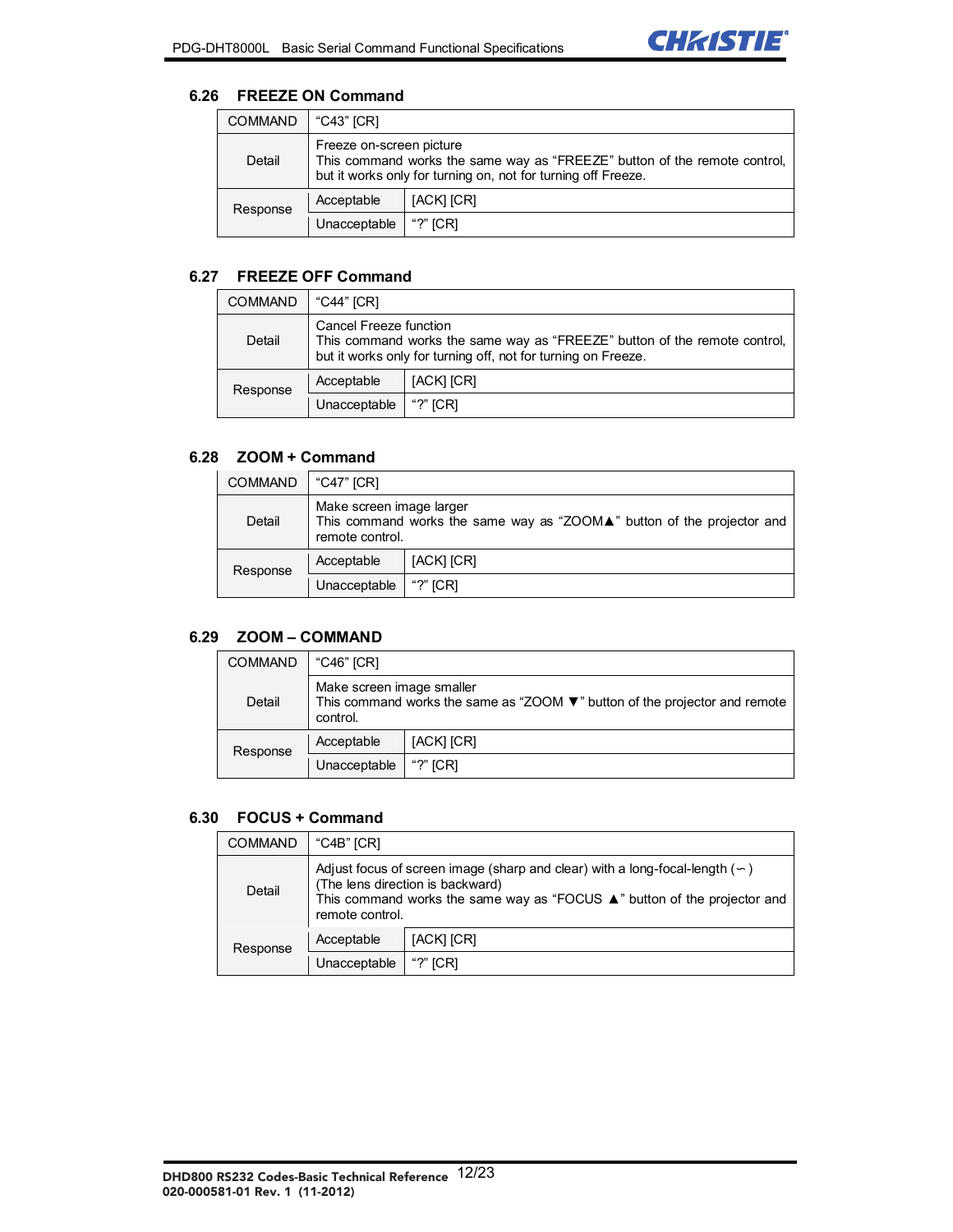

# **6.31 FOCUS – Command**

| <b>COMMAND</b> | "C4A" [CR]                                                                                                                                                                                                                     |            |
|----------------|--------------------------------------------------------------------------------------------------------------------------------------------------------------------------------------------------------------------------------|------------|
| Detail         | Adjust focus of screen image (sharp and clear) with a short-focal-length<br>(The lens direction is forward)<br>This command works the same way as "FOCUS $\blacktriangledown$ " button of the projector and<br>remote control. |            |
| Response       | Acceptable                                                                                                                                                                                                                     | [ACK] [CR] |
|                | Unacceptable                                                                                                                                                                                                                   | "?" $ICRI$ |

# **6.32 LENS SHIFT UP Command**

| <b>COMMAND</b> | "C5D" [CR]               |            |
|----------------|--------------------------|------------|
| Detail         | Move screen image upward |            |
| Response       | Acceptable               | [ACK] [CR] |
|                | Unacceptable             | "?" [CR]   |

# **6.33 LENS SHIFT DOWN Command**

| <b>COMMAND</b> | $^{\circ}$ C5E" [CR]       |            |
|----------------|----------------------------|------------|
| Detail         | Move screen image downward |            |
| Response       | Acceptable                 | [ACK] [CR] |
|                | Unacceptable               | "?" $ICRI$ |

# **6.34 LENS SHIFT LEFT Command**

| <b>COMMAND</b> | "C5F" [CR]                     |            |
|----------------|--------------------------------|------------|
| Detail         | Move screen image to the left. |            |
| Response       | Acceptable                     | [ACK] [CR] |
|                | Unacceptable                   | "?" $[CR]$ |

#### **6.35 LENS SHIFT RIGHT Command**

| <b>COMMAND</b> | "C60" [CR]                      |            |
|----------------|---------------------------------|------------|
| Detail         | Move screen image to the right. |            |
| Response       | Acceptable                      | [ACK] [CR] |
|                | Unacceptable                    | "?" $[CR]$ |

#### **6.36 AUTO PC ADJ. Command**

| <b>COMMAND</b> | "C89" [CR]                                                                                                                                                                                                                |            |
|----------------|---------------------------------------------------------------------------------------------------------------------------------------------------------------------------------------------------------------------------|------------|
| Detail         | Execute Auto PC Adj. function<br>This command works the same way as "AUTO PC" button of the projector and<br>remote control.<br>When this command is received during Auto PC Adj. operation, the operation is<br>stopped. |            |
| Response       | Acceptable                                                                                                                                                                                                                | [ACK] [CR] |
|                | Unacceptable                                                                                                                                                                                                              | "?" $ICRI$ |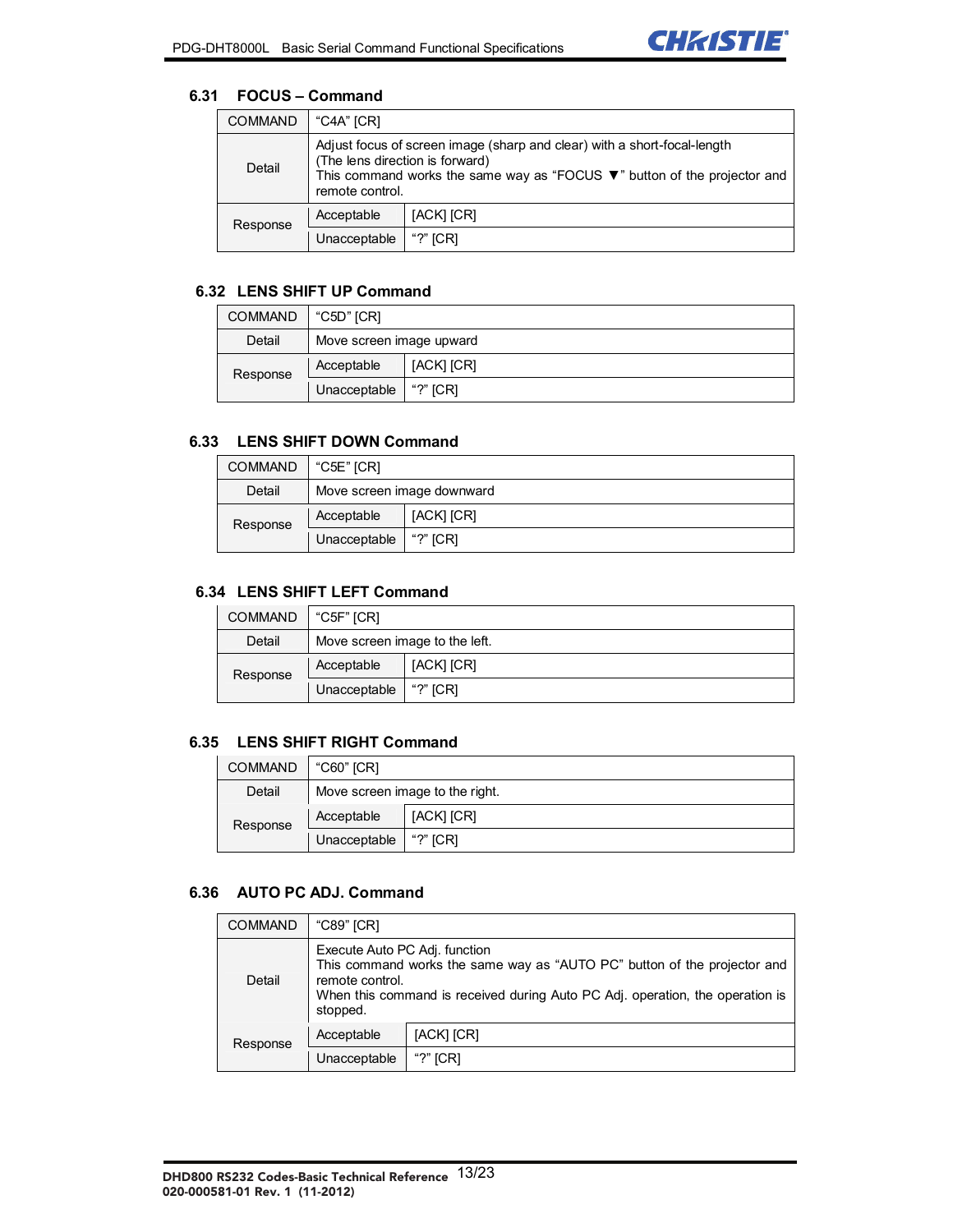

## **6.37 PRESENTATION TIMER Command**

| <b>COMMAND</b> | "C8A" [CR]                                                                                                               |            |
|----------------|--------------------------------------------------------------------------------------------------------------------------|------------|
| Detail         | Start timer to count time for presentation<br>This command works the same way as "P-TIMER" button of the remote control. |            |
| Response       | Acceptable                                                                                                               | [ACK] [CR] |
|                | Unacceptable                                                                                                             | "?" $ICRI$ |

# **6.38 KEYSTONE** ↑ **Command**

| <b>COMMAND</b> | "C8E" [CR]                                                   |            |
|----------------|--------------------------------------------------------------|------------|
| Detail         | Correct keystone distortion by reducing upper part of image. |            |
| Response       | Acceptable                                                   | [ACK] [CR] |
|                | Unacceptable                                                 | "?" $ICRI$ |

#### **6.39 KEYSTONE** ↓ **Command**

| <b>COMMAND</b> | "C8F" ICRI                                                   |            |
|----------------|--------------------------------------------------------------|------------|
| Detail         | Correct keystone distortion by reducing lower part of image. |            |
| Response       | Acceptable                                                   | [ACK] [CR] |
|                | Unacceptable                                                 | "?" $ICRI$ |

## **6.40 KEYSTONE** → **Command**

| <b>COMMAND</b> | "C90" ICRI                                                   |            |
|----------------|--------------------------------------------------------------|------------|
| Detail         | Correct keystone distortion by reducing right part of image. |            |
| Response       | Acceptable                                                   | [ACK] [CR] |
|                | Unacceptable                                                 | "?" [CR]   |

#### **6.41 KEYSTONE Command**

| <b>COMMAND</b> | "C91" [CR]                                                  |            |
|----------------|-------------------------------------------------------------|------------|
| Detail         | Correct keystone distortion by reducing left part of image. |            |
| Response       | Acceptable                                                  | [ACK] [CR] |
|                | Unacceptable                                                | "?" $[CR]$ |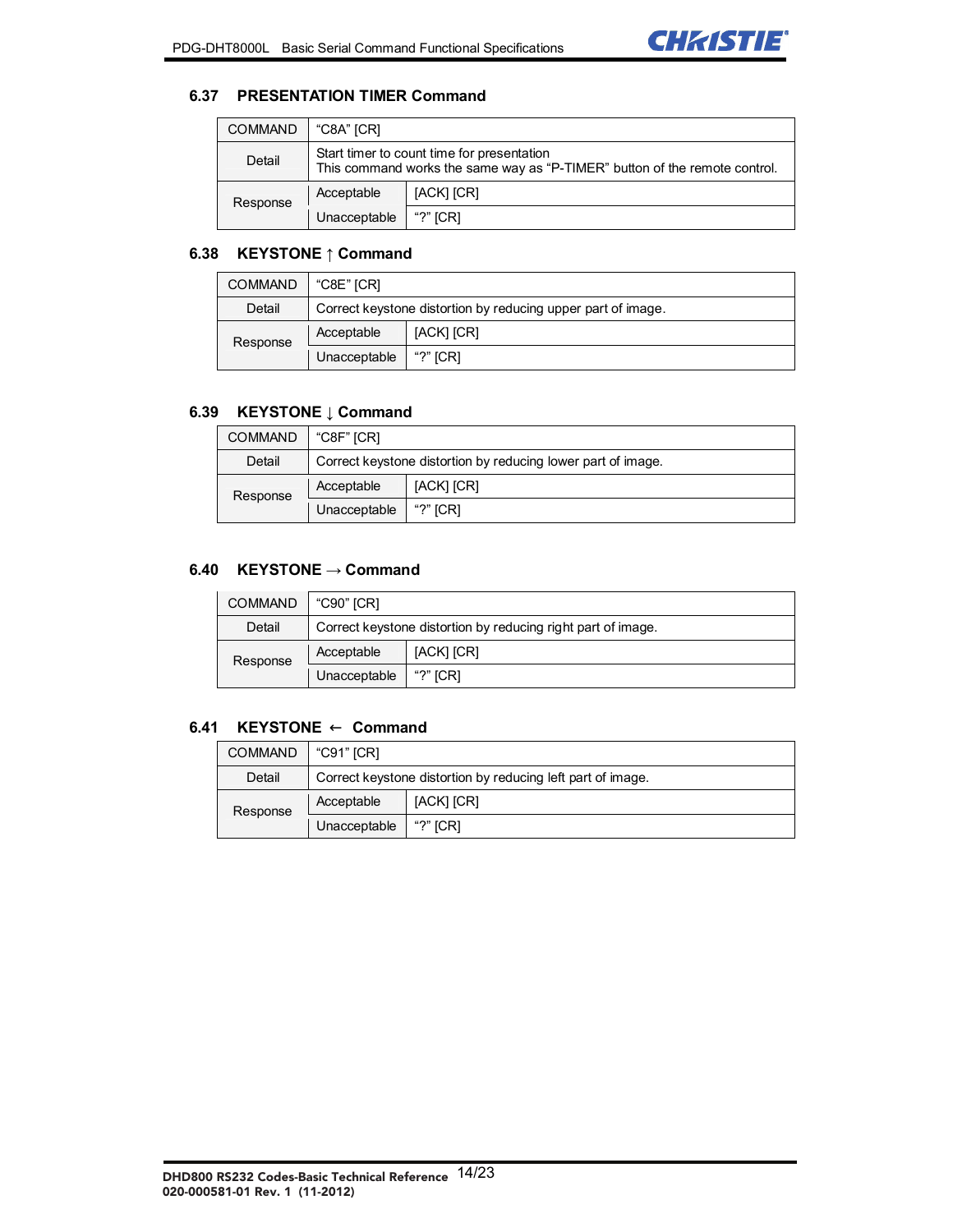

# **7 Status Read Command**

# **7.1 Format**

1) PC issues a command in the format below:

# **"CR" Command [CR]**

Command: Single character (Refer to Status Read Command Table)

- 2) When a projector receives the appropriate command, it returns the required information as
	- a data string.

# **Required Data [CR]**

Required Data: String (Refer to Status Read Command Table)

3) When the received data cannot be decoded, the projector returns "**?" [CR]**.

# **7.2 Transfer Example**

Get the selected input for the projector by Basic Commands.





(Indicates Input 1 is selected)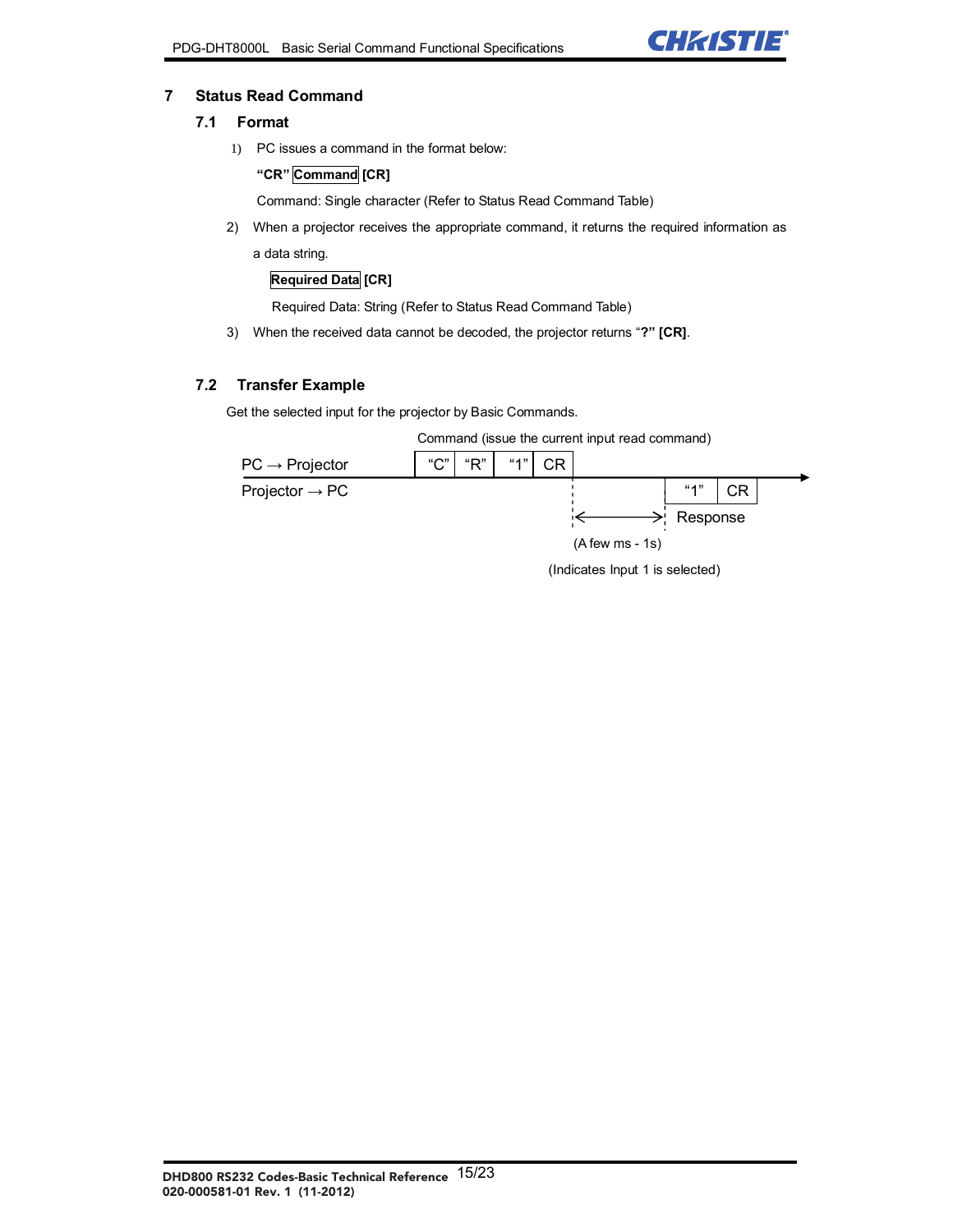

#### **7.3 Status Read Command**

| <b>COMMAND</b> | "CR0" [CR]               |                                                                                                                                                                                                                                                                                                                                                                                                                                                                                                                                                                                                                                                                         |
|----------------|--------------------------|-------------------------------------------------------------------------------------------------------------------------------------------------------------------------------------------------------------------------------------------------------------------------------------------------------------------------------------------------------------------------------------------------------------------------------------------------------------------------------------------------------------------------------------------------------------------------------------------------------------------------------------------------------------------------|
| Detail         | Get the projector status |                                                                                                                                                                                                                                                                                                                                                                                                                                                                                                                                                                                                                                                                         |
|                | Acceptable               | "%1" [CR]                                                                                                                                                                                                                                                                                                                                                                                                                                                                                                                                                                                                                                                               |
| Response       | %1                       | " $00$ " = Power ON<br>"80" = Standby<br>"40" = Countdown in process<br>"20" = Cooling Down in process<br>"10" = Power Failure<br>"28" = Cooling Down due to Abnormal Temperature in process<br>"02" = Cannot accept RS-232C Command<br>"24" = Power Management Cooling Down in process<br>"04" = Power Management status<br>"21" = Cooling Down in process after Off due to lamp failure<br>"81" = Standby after Cooling Down due to lamp failure<br>"88" = Standby after Cooling Down due to<br>Abnormal Temperature<br>"2C" = Cooling Down in process after Power Off due to<br>Shutter management<br>"8C" = Standby after Cooling Down due to<br>Shutter management |
|                | Unacceptable             | "?" [CR]                                                                                                                                                                                                                                                                                                                                                                                                                                                                                                                                                                                                                                                                |

#### **Details for Response**

・ **"00" [CR]** 

Status: Power ON

Normal image is on screen.

# ・ **"80" [CR]**

Status: Standby

When the status is Standby, Status Read Commands are always accepted, but Functional Execution Commands are not accepted except POWER ON Command.

#### ・ **"40" [CR]**

Status: Countdown in process

When "Display" in Setting menu is set to ON, execution of Power ON operation brings into Countdown status.

When "Display" in Setting menu is set to OFF, the status jumps to Power ON without Countdown operation.

#### ・ **"20" [CR]**

Status: Cooling Down in process

Execution of POWER OFF Command ("C01" [CR]) in power on status brings into Cooling Down status.

This status automatically moves to Standby when the lamp is turned off and the fan spin

finishes after about 90 seconds (the time of spinning fan depends on models).

During this time, Functional Execution Commands are not accepted.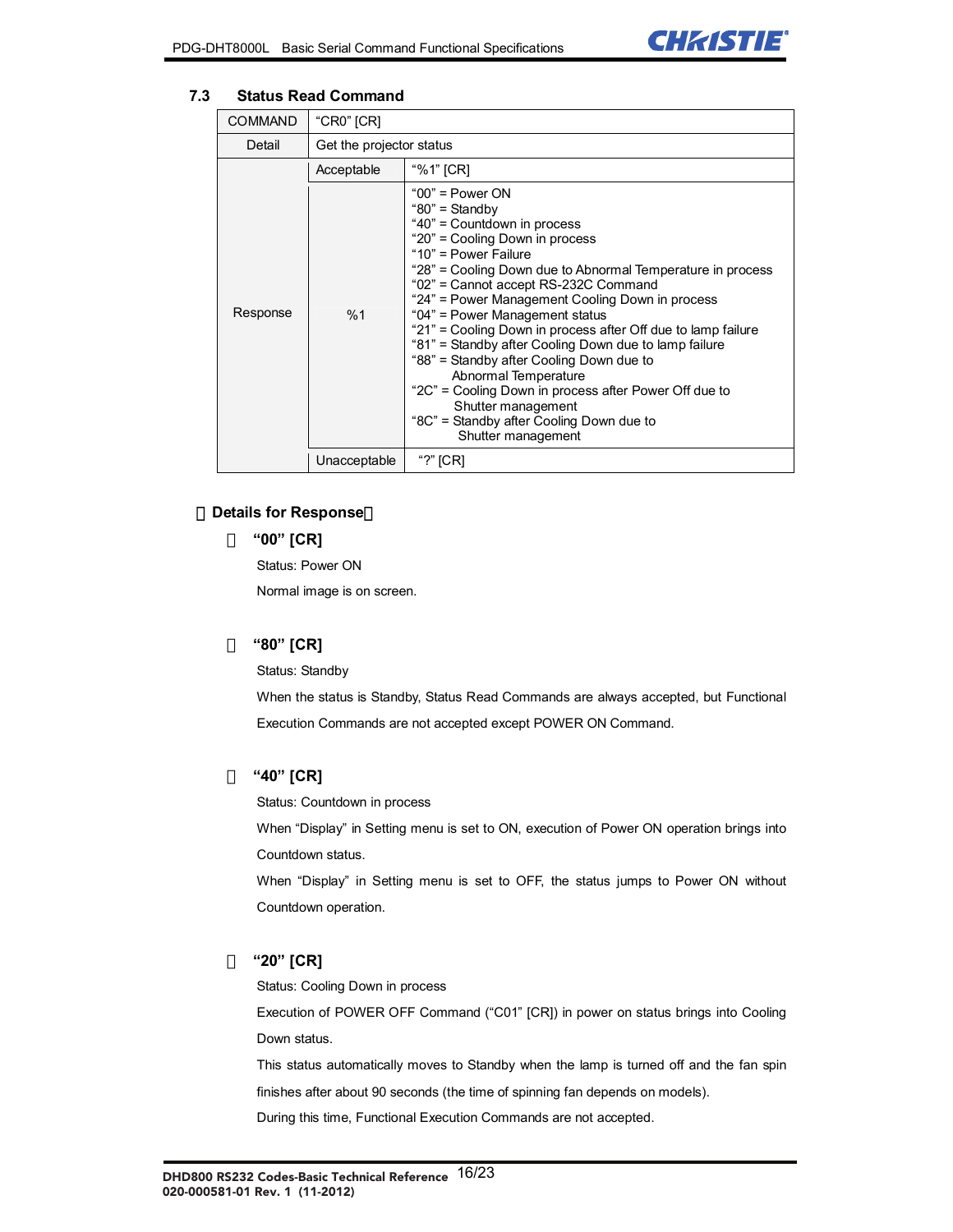

# ・ **"10" [CR]**

Status: Power Failure

When the power supply voltage inside the projector reaches abnormal level, the status automatically moves to Power OFF.

Abnormal power supply voltage includes;

- Filter abnormal status
- Shutter abnormal status

The projector returns "10" [CR], which indicates the status moves to Power OFF due to power failure. Fan also stops.

# ・ **"28" [CR]**

Status: Cooling Down due to Abnormal Temperature in process. When the internal temperature rises abnormally, it automatically starts Cooling Down process. Response value for this status is "28" [CR]. Even if the temperature comes down during this process, the given Cooling Down process

is executed and it moves to Standby status.

#### ・ **"02" [CR]**

Status: RS-232C Commands cannot be accepted When receiving this response, re-send Status Read Command.

# ・ **"24" [CR]**

Status: Power Management Cooling Down in process.

When Power Management function in setting menu is set to ON, continuous 5 minutes of no signal status leads to turning off lamps and starting Cooling Down operation (Green LED on the projector body is turned off).

During this period, any Functional Execution Command cannot be accepted.

The Power Management Cooling Down operation continues about 90 seconds, then the status moves to Power Management.

| Status: No signal | Power Management Cooling Down | Power Management    |
|-------------------|-------------------------------|---------------------|
| "00"<br>Response: | "24"                          | "በ4"                |
|                   | 5 minutes of no signal status | After about 90 sec. |

#### ・ **"04" [CR]**

Status: Power Management

This indicates it has moved to Power Management status according to the setting of Power Management function in Setting menu.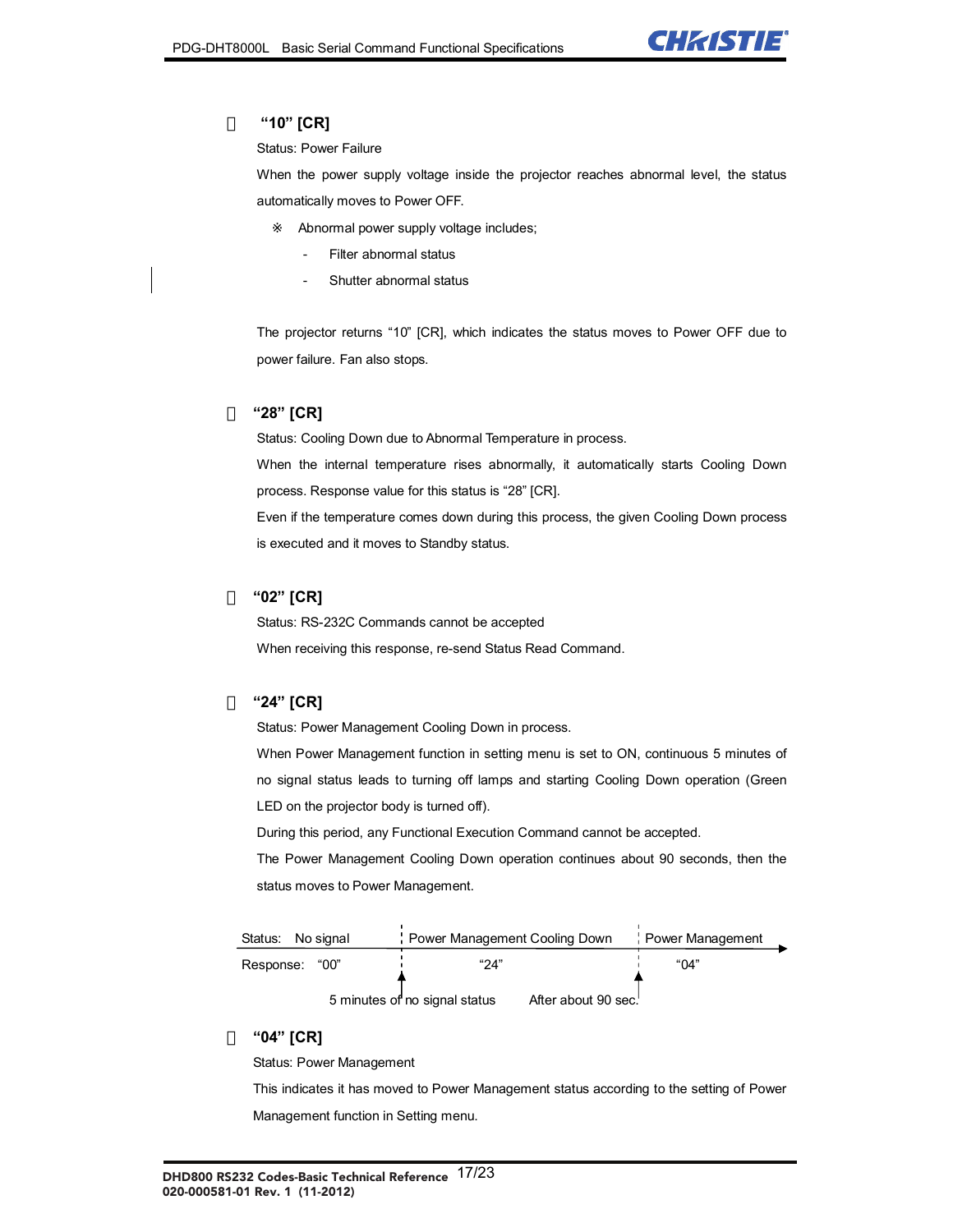

# ・ **"21" [CR]**

Status: Cooling Down in process after turned off due to lamp failure When a projector is turned off because of lamp failure, it automatically starts Cooling Down operation, in which the projector returns "21" [CR].

#### ・ **"81" [CR]**

Status: Standby after Cooling Down due to lamp failure

This value is returned when Cooling Down operation due to lamp failure has been completed and the status has been moved to Standby. The status is kept until the next operation starts.

# ・ **"88" [CR]**

Status: Standby after Cooling Down due to Abnormal Temperature This value is returned when Cooling Down operation due to Abnormal Temperature has been completed and the status has been moved to Standby. The status is kept until the next operation starts.

#### ・ **"2C" [CR]**

Status: Cooling Down in process due to Shutter management function

This indicates it has moved to Cooling down status according to the setting of Shutter Management function in setting menu. During this time, Functional Execution Commands are not accepted.

# ・ **"88" [CR]**

Status: Standby after Cooling Down due to Shutter management function This value is returned when Cooling Down operation due to Shutter management has been completed and the status has been moved to Standby. The status is kept until the next operation starts. When projector is turned on again, it cancels the last status and starts normal operation.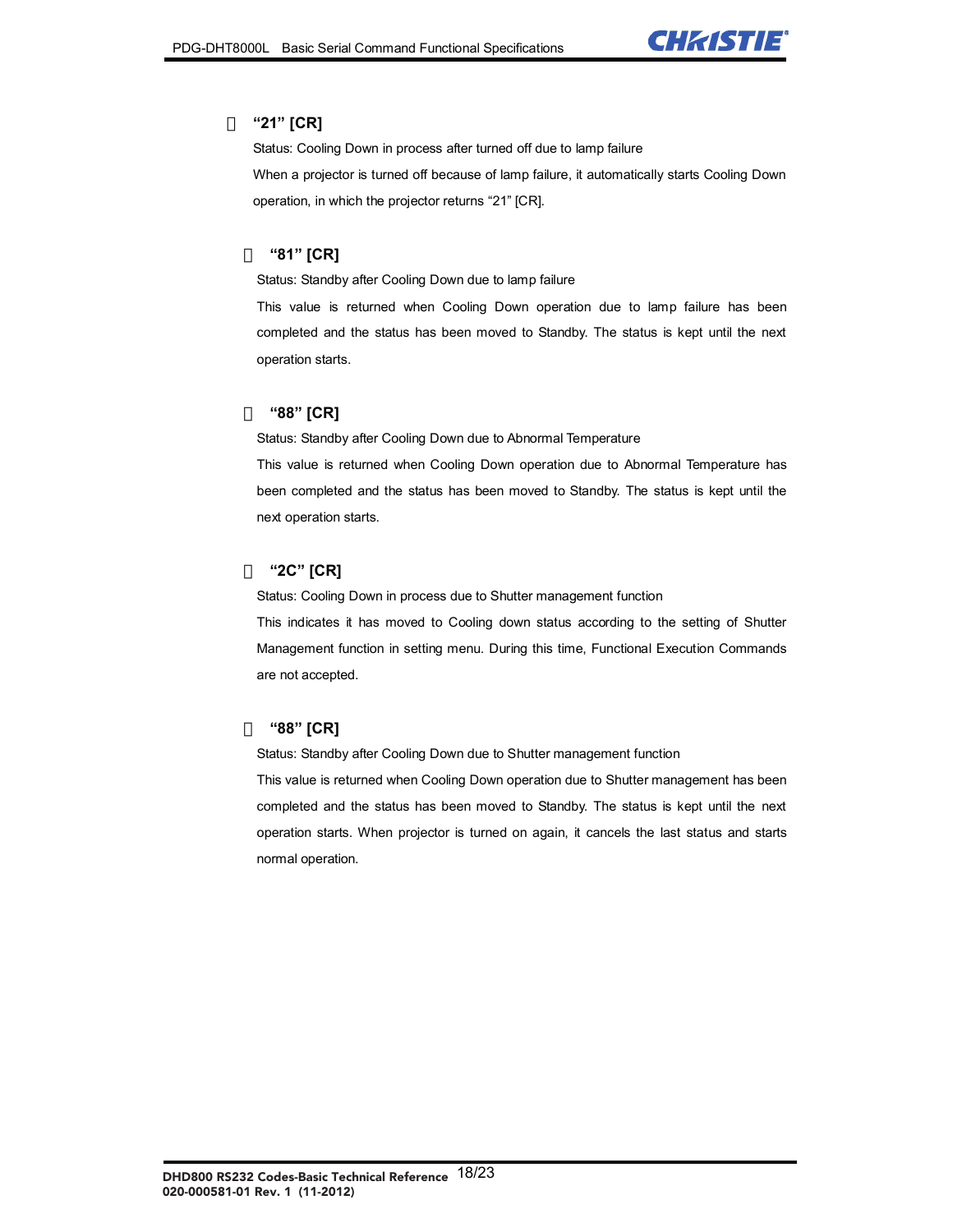

# **7.4 Input Mode Read Command**

| <b>COMMAND</b> | "CR1" $[CR]$                |                                                                                                                                                                                    |
|----------------|-----------------------------|------------------------------------------------------------------------------------------------------------------------------------------------------------------------------------|
| Detail         | Get currently selected SLOT |                                                                                                                                                                                    |
|                | Acceptable                  | "%1" [CR]                                                                                                                                                                          |
| Response       | %1                          | "1" = $Input 1$ is selected<br>" $2$ " = Input 2 is selected<br>" $3$ " = Input 3 is selected<br>" $4$ " = Input 4 is selected<br>(In the case SLOT method, SLOT 1~4 is selected.) |
|                | Unacceptable                | "?" [CR]                                                                                                                                                                           |

# **7.5 Lamp Time Read Command**

| <b>COMMAND</b> | "CR3" $[CR]$                 |                                                                                                                                                                                                                         |
|----------------|------------------------------|-------------------------------------------------------------------------------------------------------------------------------------------------------------------------------------------------------------------------|
| Detail         | Get total lamp running hours |                                                                                                                                                                                                                         |
|                | "%1 %2" [CR]<br>Acceptable   |                                                                                                                                                                                                                         |
| Response       | $%1, \%2$                    | Each lamp data follows in sequence with one space between<br>each of them.<br>$%1 =$ lamp No.1<br>$%2 =$ lamp No.2<br>ex; "00410_00410" [CR]<br>$\cdots$ $\rightarrow$ Lamp No.1 = 410 Hours<br>Lamp $No.2 = 410$ Hours |
|                | Unacceptable                 | "?" [CR]                                                                                                                                                                                                                |

# **7.6 Setting Read Command**

| COMMAND  | "CR4" $[CR]$                               |                                                                                                                                                                                                                                                                     |
|----------|--------------------------------------------|---------------------------------------------------------------------------------------------------------------------------------------------------------------------------------------------------------------------------------------------------------------------|
| Detail   | Get screen setting status of Ceiling/Rear. |                                                                                                                                                                                                                                                                     |
|          | Acceptable                                 | "%1" [CR]                                                                                                                                                                                                                                                           |
| Response | %1                                         | "11" [CR] = Normal Screen Setting<br>"10" [CR] = Picture is top/bottom reversed<br>(Status: Rear & Ceiling ON)<br>"01" [CR] = Picture is left/right reversed (Status: Rear ON)<br>"00" [CR] = Picture is top/bottom and left/right reversed<br>(Status: Ceiling ON) |
|          | Unacceptable                               | "?" [CR]                                                                                                                                                                                                                                                            |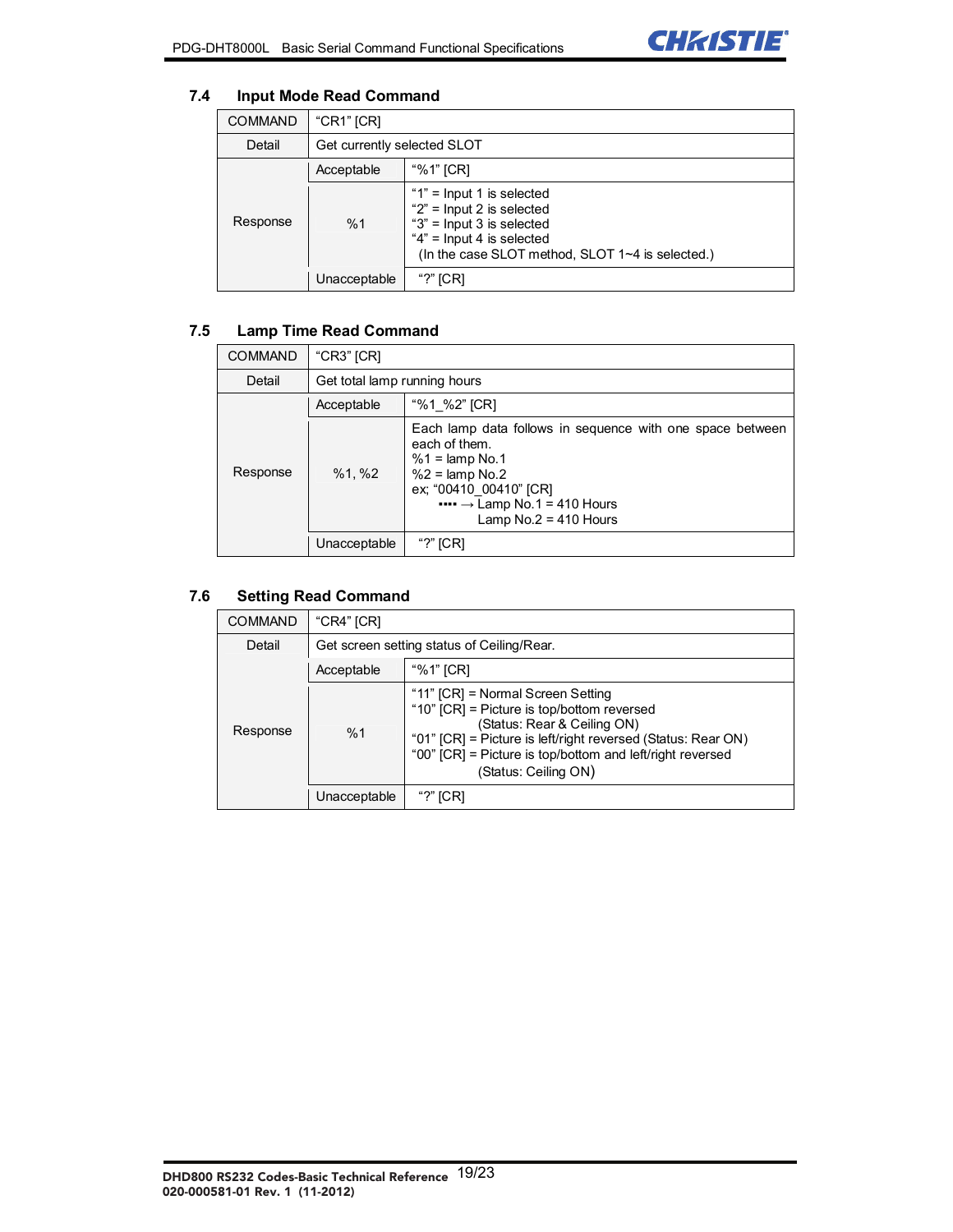

# **7.7 Temp Read Command**

| <b>COMMAND</b> | $"CR6"$ [CR]                                                                                                                                                              |                                                                                                                                                                                                                                                                                                                                                                                                                                                                                                                                                                                                      |  |
|----------------|---------------------------------------------------------------------------------------------------------------------------------------------------------------------------|------------------------------------------------------------------------------------------------------------------------------------------------------------------------------------------------------------------------------------------------------------------------------------------------------------------------------------------------------------------------------------------------------------------------------------------------------------------------------------------------------------------------------------------------------------------------------------------------------|--|
| Detail         | Get the temperature information inside projector<br>With more than one temperature sensors installed in the projector, it is possible<br>to get all temperatures at once. |                                                                                                                                                                                                                                                                                                                                                                                                                                                                                                                                                                                                      |  |
|                | Acceptable                                                                                                                                                                | "%1 %2 %3 %4" [CR]                                                                                                                                                                                                                                                                                                                                                                                                                                                                                                                                                                                   |  |
| Response       | %1<br>%2<br>%3<br>%4                                                                                                                                                      | %1 = temperature at Sensor 1<br>%2 = temperature at Sensor 2<br>%3 = temperature at Sensor 3<br>%4 = temperature at Sensor 4<br>Temperature data is expressed as "00.0".<br>When the temperature goes under 0, the first character is "-" like<br>"-05.5" [CR].<br>When no temperature data returns due to hardware problems<br>the first character is "E" like" E00.0" [CR].<br>With more than one temperature sensors installed, the projector<br>returns the values in series.<br>Ex) " 31.5 35.2 33.4 33.4" [CR]<br>Each sensor data follows in sequence with one space between<br>each of them. |  |
|                | Unacceptable                                                                                                                                                              | "?" $[CR]$                                                                                                                                                                                                                                                                                                                                                                                                                                                                                                                                                                                           |  |

# **7.8 Lamp Mode Read Command**

| <b>COMMAND</b> | "CR7" [CR]                                                                                                                |                                                                                                                                                                                                                                                                                                                                                                                                                                                    |  |
|----------------|---------------------------------------------------------------------------------------------------------------------------|----------------------------------------------------------------------------------------------------------------------------------------------------------------------------------------------------------------------------------------------------------------------------------------------------------------------------------------------------------------------------------------------------------------------------------------------------|--|
| Detail         | Get current Lamp Mode in the multiple-lamp projector.<br>When there is any fail lamp, also can get the information about. |                                                                                                                                                                                                                                                                                                                                                                                                                                                    |  |
|                | Acceptable                                                                                                                | "%1" [CR]                                                                                                                                                                                                                                                                                                                                                                                                                                          |  |
| Response       | %1                                                                                                                        | ex: "0F"[CR]<br>The first digit indicates Lamp Mode.<br>$0 = 2$ lamp Mode<br>$1 = 1$ lamp Mode (Lamp No.1 used)<br>2 = 1 lamp Mode (Lamp No.2 used)<br>The second digit indicates if the lamp is ON or OFF.<br>Data is shown as "0-9" and "A-F", which is described in 4-bit<br>data. Assign each bit for each lamp data.<br>$ex: 0 = ALL$ is OFF<br>$1 = No.1$ is ON, the other is OFF<br>$2 = No.2$ is ON, the other is OFF<br>$3 = ALL$ is $ON$ |  |
|                | Unacceptable                                                                                                              | "?" [CR]                                                                                                                                                                                                                                                                                                                                                                                                                                           |  |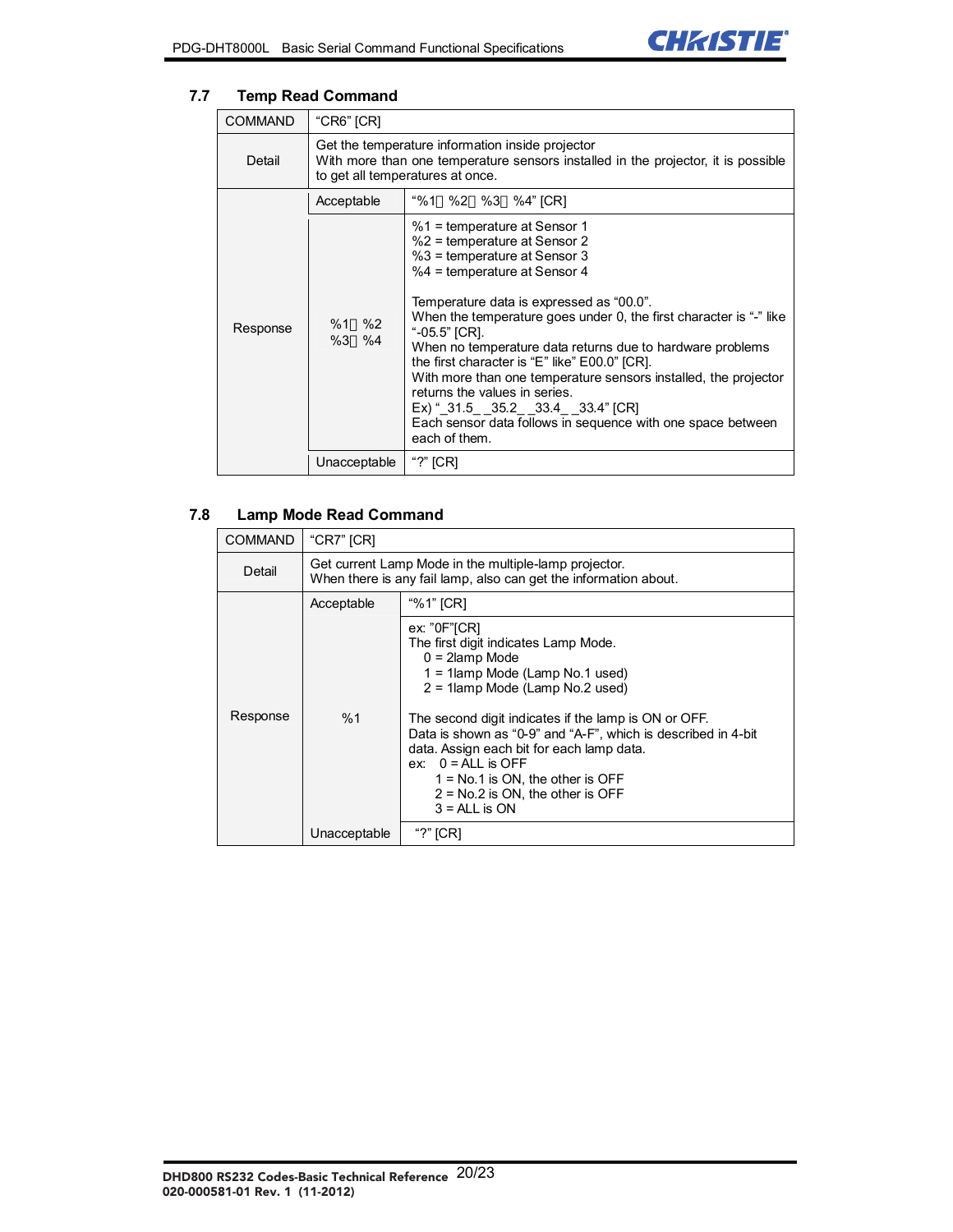

#### **8 Command with Address Specification**

#### **8.1 Overview**

- Commands with address are used to control more than one projector remotely through RS-232C by a single computer.
- The command with address is defined as a single command per line that starts with "A" and ends with carriage return (0x0D).
- When a projector receives carriage return (0x0D), it starts decoding.
- The address such as "A001" is prefixed to the Basic Serial Command or Expand Serial Command already mentioned.
	- e.g.) Functional Execution Command: "A001C05" [CR]
	- e.g.) Status Read Command: "A001CR0" [CR]
- Projector has the function to set up its own address in Service mode.

Initial setting is "No. 001"

Available range of the value is "001" to "999"

- It clears the data in the receive buffer under following conditions.

When receiving LF (0x0A) or EOF (0x1A).

When it takes more than one second to receive a single command.

(Until receiving a carriage return after the reception of the first data.)

- It returns the response within 60ms.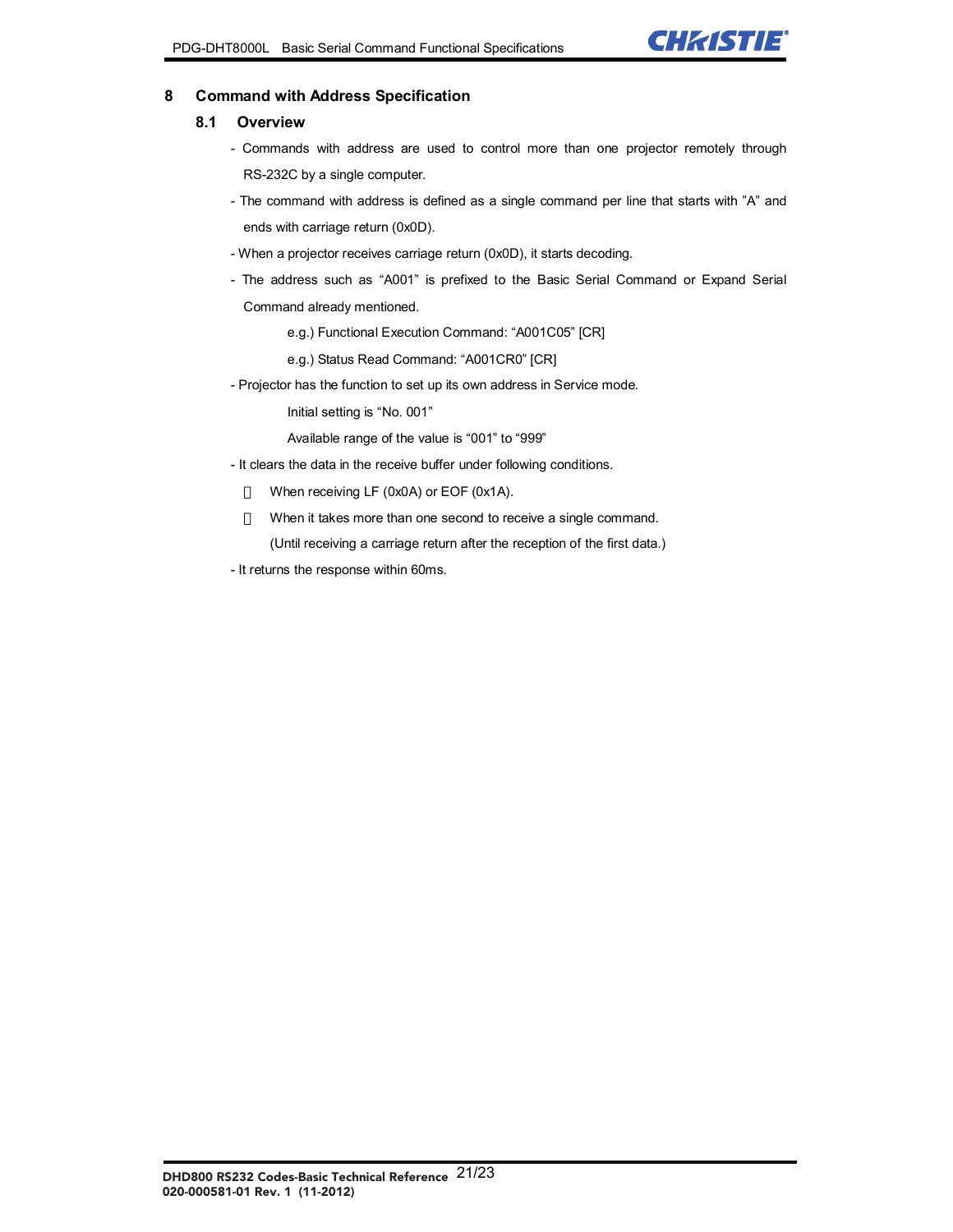

#### **8.2 Functional Execution Command with address**

#### **8.2.1 Format**

- 1) PC issues a command in the format below:
	- **"A" Address "C" Command [CR]**

**or** *or* 

**"C" Address "CF**□**" Command "**□**" Parameter [CR]** 

Address: 3-digit number ("001"-"999")

Commands with "FFF" as the address are valid to all projectors.

Command: String (Refer to Basic and Expand Serial Commands)

2) The only projector that have the address number matching with the one included in the received data decodes the command, and when it gets ready to receive another command, it returns the response.

**[ACK] [CR]:** When receiving Functional Execution Command (0x06, 0x0D)

**"?" [CR]:** When the received data cannot be decoded

However, when the address is "FFF", the projector executes the function but does not return any response.

#### **8.2.2 When the command pipelining is needed**

Functions which need command pipelining follow the rule below.

- Sending-side system issues commands every 100 ms
- When receiving an applicable command, the function is executed repeatedly for 120 ms.
- When receiving the same command in a row within 120 ms, the function is repeatedly executed for another 120 ms from the moment.
- When there is no incoming command after 120 ms, the execution of pipelining is stopped.

- When the projector receives other command within 120 ms, the execution of pipelining is stopped.